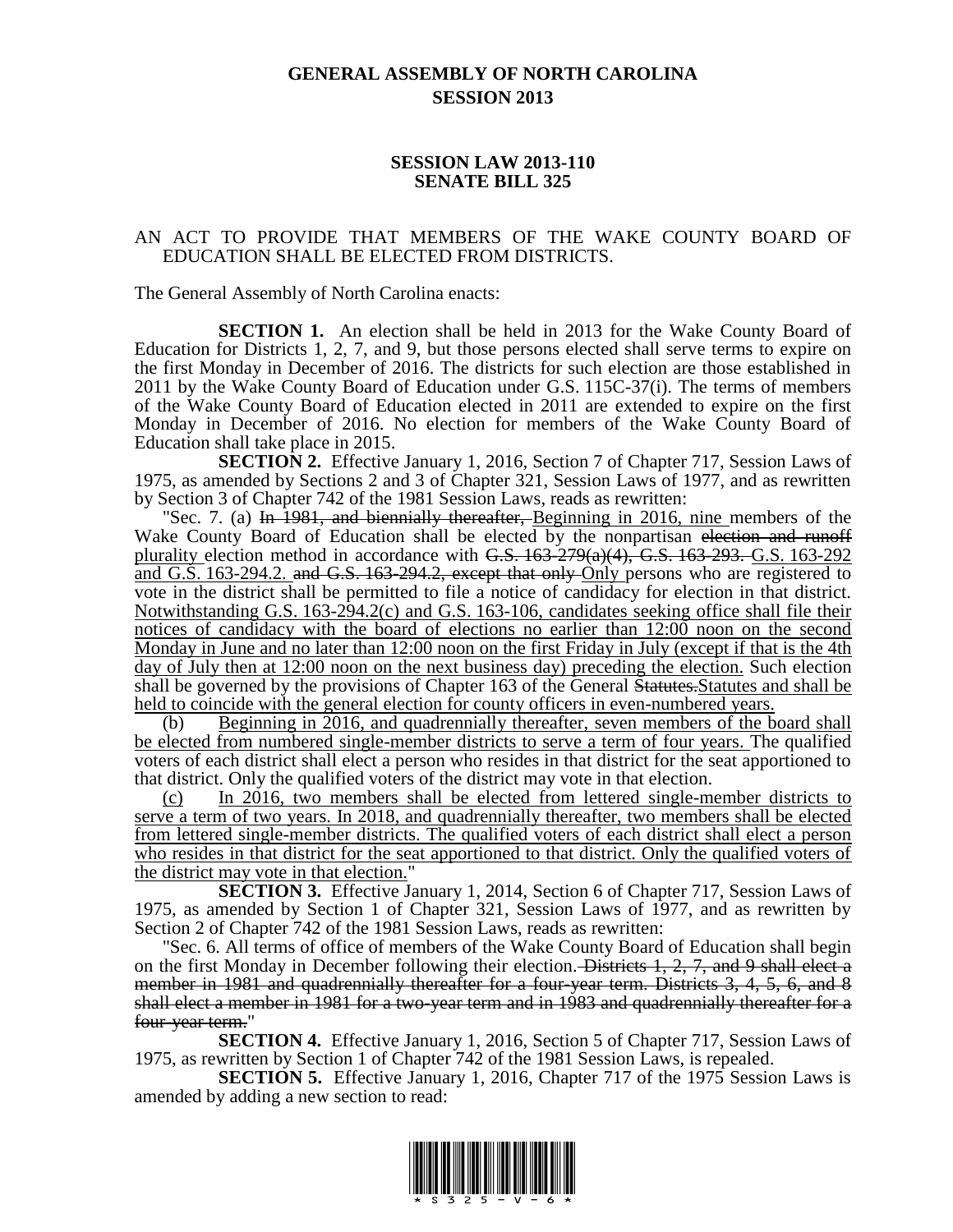"Sec. 5.1.(a) The General Assembly establishes the single-member districts for elections under this act beginning in 2016 as follows:

(1) Numbered districts:

|                |                  | <b>District 1</b> : Wake County: VTD: 02-02, VTD: 02-03, VTD: 02-05, VTD: 08-04, VTD: 08-08, |                     |                   |
|----------------|------------------|----------------------------------------------------------------------------------------------|---------------------|-------------------|
|                |                  | VTD: 09-01, VTD: 09-02, VTD: 09-03, VTD: 10-01, VTD: 10-02, VTD: 10-03, VTD:                 |                     |                   |
|                |                  | 10-04, VTD: 14-01, VTD: 14-02, VTD: 15-01, VTD: 16-01: Block(s)                              |                     | 1830528071000,    |
| 1830528071001, | 1830528071002,   | 1830528071003,                                                                               | 1830528071009,      | 1830528071010,    |
| 1830528071011, | 1830528071012,   | 1830528071013,                                                                               | 1830528071014,      | 1830528071015,    |
| 1830528071016, | 1830528071017,   | 1830528071018,                                                                               | 1830528071019,      | 1830528071020,    |
| 1830528071021, | 1830528071022,   | 1830528071023,                                                                               | 1830528071024,      | 1830528071025,    |
| 1830528071026, | 1830528071027,   | 1830528071028,                                                                               | 1830528071029,      | 1830528072087,    |
| 1830528072088, | 1830528072089,   | 1830528072090,                                                                               | 1830528072091,      | 1830528072092,    |
| 1830528084000, | 1830528084001,   | 1830528084002,                                                                               | 1830528084003,      | 1830528084004,    |
| 1830528084005, | 1830528084006,   | 1830528084007,                                                                               | 1830528084008,      | 1830528084009,    |
| 1830528084010, | 1830528084011,   | 1830528084012,                                                                               | 1830528084013,      | 1830528084014,    |
| 1830528084015, | 1830528084016,   | 1830528084017,                                                                               | 1830528084018,      | 1830528084019,    |
| 1830528084020, | 1830528084021,   | 1830528084022,                                                                               | 1830528084023,      | 1830528084024,    |
| 1830528084044, | 1830528092000,   | 1830528092001,                                                                               | 1830528092002,      | 1830528092003,    |
|                |                  | 1830528092006,                                                                               |                     | 1830528092008,    |
| 1830528092004, | 1830528092005,   |                                                                                              | 1830528092007,      |                   |
| 1830528092009, | 1830528092010,   | 1830528092011,                                                                               | 1830528092012,      | 1830528092013,    |
| 1830528092014, | 1830528092015,   | 1830528092016,                                                                               | 1830528092017,      | 1830528092018,    |
| 1830528092019, | 1830528092020,   | 1830528092021,                                                                               | 1830528092022,      | 1830528092023,    |
| 1830528092024, | 1830528092025,   | 1830528092026,                                                                               | 1830528092027,      | 1830528092028,    |
| 1830528092029, | 1830528092030,   | 1830528092031,                                                                               | 1830528092032,      | 1830528092033,    |
| 1830528092034, | 1830528092035,   | 1830528092036,                                                                               | 1830528092037,      | 1830528092038,    |
| 1830528092039, | 1830528092040,   | 1830528092041,                                                                               | 1830528092042,      | 1830528092043,    |
| 1830528092044, | 1830528092045,   | 1830528092046;                                                                               | VTD:<br>$16 - 03$ : | 1830528021020,    |
| 1830528022000, | 1830528023000,   | 1830528023001,                                                                               | 1830528023002,      | 1830528023003,    |
| 1830528023004, | 1830528023005,   | 1830528023022,                                                                               | 1830528023023,      | 1830528023024,    |
| 1830528023027, | 1830528023028,   | 1830528023029,                                                                               | 1830528024000,      | 1830528024001,    |
| 1830528024002, | 1830528024003,   | 1830528024004,                                                                               | 1830528024005,      | 1830528024006,    |
| 1830528024020, | 1830545002074,   | 1830545002091,                                                                               | 1830545002092;      | VTD:<br>$16-04$ : |
| 1830528081017, | 1830528081018,   | 1830528081019,                                                                               | 1830528081020,      | 1830528081021,    |
| 1830528081022, | 1830528081026,   | 1830528081027,                                                                               | 1830528083002,      | 1830528083003,    |
| 1830528083004, | 1830528083005,   | 1830528083006,                                                                               | 1830528083011,      | 1830528083012,    |
| 1830528083013, | 1830528083014,   | 1830528083015,                                                                               | 1830528083016,      | 1830528083017,    |
| 1830528083018, | 1830528083020,   | 1830528083021,                                                                               | 1830528083024,      | 1830528083028,    |
| 1830528083029, | 1830528083033,   | 1830528083034,                                                                               | 1830528083035,      | 1830528083036,    |
| 1830528083037, | 1830528083038,   | 1830528083039,                                                                               | 1830528083040,      | 1830528083041,    |
| 1830528083044, | 1830528083045,   | 1830528083046,                                                                               | 1830528083047,      | 1830528083048,    |
| 1830528083049, | 1830528084054;   | VTD:<br>$16-06:$                                                                             | 1830528014000,      | 1830528014001,    |
| 1830528014002, | 1830528014003,   | 1830528014004,                                                                               | 1830528014005,      | 1830528014006,    |
| 1830528014007, | 1830528014008,   | 1830528014009,                                                                               | 1830528014010,      | 1830528014011,    |
| 1830528014012, | 1830528014013,   | 1830528014014,                                                                               | 1830528014015,      | 1830528014016,    |
| 1830528015004, | 1830528081002,   | 1830528081003,                                                                               | 1830528081005,      | 1830528081006,    |
| 1830528081007, | 1830528081008,   | 1830528081009,                                                                               | 1830528081010,      | 1830528081011,    |
| 1830528081012, | 1830528081013,   | 1830528081014,                                                                               | 1830528081015,      | 1830528081016,    |
| 1830528081025; | VTD: 16-07, VTD: | 16-08: $Block(s)$                                                                            | 1830528064039,      | 1830528064040,    |
| 1830528064041, | 1830528064042,   | 1830528064043,                                                                               | 1830528064044,      | 1830528071004,    |
| 1830528072093, | 1830528072094;   | VTD:<br>$16-09:$                                                                             | 1830528082000,      | 1830528082019,    |
| 1830528082020, | 1830528082021,   | 1830528082031,                                                                               | 1830528082032,      | 1830528082033,    |
| 1830528082035, | 1830528082041,   | 1830528082042,                                                                               | 1830528082043,      | 1830528082044,    |
|                |                  |                                                                                              |                     |                   |
| 1830528082045, | 1830528082046,   | 1830528082047,                                                                               | 1830528082048,      | 1830528082049,    |
| 1830528082050, | 1830528082051,   | 1830528082052,                                                                               | 1830528082053,      | 1830528082054,    |
| 1830528082055, | 1830528082056,   | 1830528082057,                                                                               | 1830528082058,      | 1830528082059,    |
| 1830528084025, | 1830528084026,   | 1830528084027,                                                                               | 1830528084028,      | 1830528084029,    |
| 1830528084030, | 1830528084031,   | 1830528084032,                                                                               | 1830528084033,      | 1830528084034,    |
| 1830528084035, | 1830528084036,   | 1830528084037,                                                                               | 1830528084038,      | 1830528084039,    |
| 1830528084040, | 1830528084041,   | 1830528084042,                                                                               | 1830528084043,      | 1830528084045,    |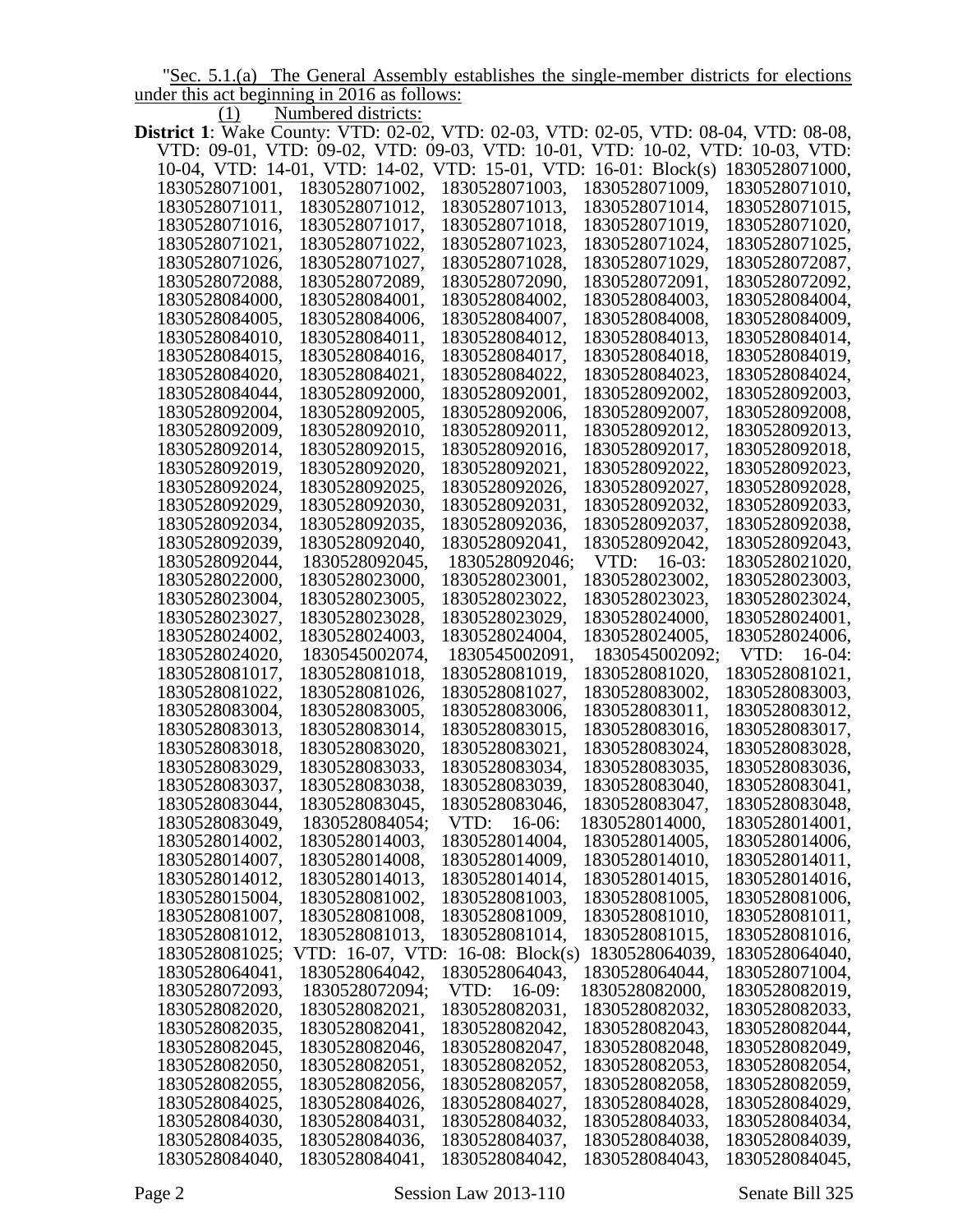| 1830528084046,     | 1830528084047,                                                                  | 1830528084048. | 1830528084049, | 1830528084050, |
|--------------------|---------------------------------------------------------------------------------|----------------|----------------|----------------|
| 1830528084051,     | 1830528084052,                                                                  | 1830528084053, | 1830528084055, | 1830528084056, |
| 1830528091000,     | 1830528091001,                                                                  | 1830528091002, | 1830528091003, | 1830528091004, |
| 1830528091005,     | 1830528091006,                                                                  | 1830528091007, | 1830528091008; | $VID: 17-02:$  |
| 1830541082003,     | 1830541083044,                                                                  | 1830541083048, | 1830541083049, | 1830541083050, |
| 1830541154003,     | 1830541154004,                                                                  | 1830541154005, | 1830541154006, | 1830541154007, |
| 1830541154008,     | 1830541154010,                                                                  | 1830541154016, | 1830541154019; | $VID: 17-03:$  |
| 1830541053000,     | 1830541053001,                                                                  | 1830541053003, | 1830541053004, | 1830541055000. |
| 1830541055001,     | 1830541055002,                                                                  | 1830541055003, | 1830541055004, | 1830541055005. |
| 1830541055006.     | 1830541055007,                                                                  | 1830541055008. | 1830541055009, | 1830541055010. |
| 1830541055011,     | 1830541055012,                                                                  | 1830541055013; | $VID: 17-04:$  | 1830541102041, |
| 1830541102042,     | 1830541102043,                                                                  | 1830541102044, | 1830541102045, | 1830541102046, |
| 1830541102047,     | 1830541102048,                                                                  | 1830541102049, | 1830541102052, | 1830541102053, |
| 1830541103039,     | 1830541103040,                                                                  | 1830541103041, | 1830541103042, | 1830541111004, |
| 1830541111005,     | 1830541111006,                                                                  | 1830541111007, | 1830541111008, | 1830541111009, |
| 1830541111010,     | 1830541111012,                                                                  | 1830541111013, | 1830541111015, | 1830541111016, |
| 1830541111017,     | 1830541111018,                                                                  | 1830541111019, | 1830541131000, | 1830541131001, |
| 1830541131002.     | 1830541131003.                                                                  | 1830541131004. | 1830541131005. | 1830541131006, |
|                    | 1830541131007; VTD: 17-06, VTD: 17-08: Block(s)                                 |                | 1830541142011, | 1830541153011, |
|                    | 1830541153012; VTD: 19-03, VTD: 19-04, VTD: 19-05, VTD: 19-07, VTD: 19-09, VTD: |                |                |                |
| 19-11, VTD: 19-16. |                                                                                 |                |                |                |

- **District 2**: Wake County: VTD: 01-03, VTD: 01-04, VTD: 01-05, VTD: 01-11, VTD: 01-15, VTD: 01-17, VTD: 01-36, VTD: 01-37, VTD: 01-42, VTD: 01-45, VTD: 01-47, VTD: 01-51, VTD: 02-01, VTD: 02-04, VTD: 02-06, VTD: 05-05, VTD: 07-03, VTD: 07-05, VTD: 07-06, VTD: 07-07, VTD: 07-11, VTD: 08-02, VTD: 08-03, VTD: 08-05, VTD: 08-07, VTD: 08-10, VTD: 13-02, VTD: 13-06, VTD: 13-10, VTD: 13-11, VTD: 19-06, VTD: 19-10, VTD: 19-12.
- **District 3**: Wake County: VTD: 01-01, VTD: 01-02, VTD: 01-06, VTD: 01-07, VTD: 01-09, VTD: 01-10, VTD: 01-12, VTD: 01-13, VTD: 01-14, VTD: 01-18, VTD: 01-21, VTD: 01-23, VTD: 01-27, VTD: 01-28, VTD: 01-31, VTD: 01-32, VTD: 01-41, VTD: 01-43, VTD: 01-44, VTD: 01-48, VTD: 13-01, VTD: 13-05, VTD: 13-07, VTD: 13-08, VTD: 13-09, VTD: 18-01, VTD: 18-06, VTD: 19-17.

| District 4: Wake County: VTD: 01-19, VTD: 01-20, VTD: 01-22, VTD: 01-25, VTD: 01-26, |                                                                              |                     |                 |                   |
|--------------------------------------------------------------------------------------|------------------------------------------------------------------------------|---------------------|-----------------|-------------------|
|                                                                                      | VTD: 01-34, VTD: 01-35, VTD: 01-38, VTD: 01-40, VTD: 01-46, VTD: 01-50, VTD: |                     |                 |                   |
| $16-01$ : Block(s)                                                                   | 1830528032014,                                                               | 1830528032015,      | 1830528032020,  | 1830528032021,    |
| 1830528032052,                                                                       | 1830528072044,                                                               | 1830528072048,      | 1830528072049,  | 1830528072050,    |
| 1830528072051,                                                                       | 1830528072052.                                                               | 1830528072053.      | 1830528072084,  | 1830528072085.    |
| 1830528072086,                                                                       | 1830528072095,                                                               | 1830528072096;<br>v | TD: 16-02, VTD: | 16-03: $Block(s)$ |
| 1830528022001.                                                                       | 1830528022002,                                                               | 1830528022003.      | 1830528022004,  | 1830528022005,    |
| 1830528022006,                                                                       | 1830528022007,                                                               | 1830528022008,      | 1830528022009.  | 1830528022010,    |
| 1830528032029;                                                                       | $VTD: 16-04:$                                                                | 1830528081023.      | 1830528081024,  | 1830528081028.    |
| 1830528081029,                                                                       | 1830528083000,                                                               | 1830528083001,      | 1830528083007.  | 1830528083008.    |
| 1830528083009,                                                                       | 1830528083010;                                                               | $VTD: 16-06:$       | 1830528015000,  | 1830528015001,    |
| 1830528015002,                                                                       | 1830528015003,                                                               | 1830528081000,      | 1830528081001,  | 1830528081004,    |
| 1830528082003.                                                                       | 1830528082004,                                                               | 1830528082005,      | 1830528082006.  | 1830528082007,    |
| 1830528082008,                                                                       | 1830528082009.                                                               | 1830528082010,      | 1830528082011,  | 1830528082012,    |
| 1830528082013,                                                                       | 1830528082014,                                                               | 1830528082015,      | 1830528082016,  | 1830528082030;    |
| $VID: 16-08:$                                                                        | 1830528032008.                                                               | 1830528032009.      | 1830528032010.  | 1830528032011,    |
| 1830528032016.                                                                       | 1830528032051,                                                               | 1830528032053.      | 1830528032054,  | 1830528032057,    |
| 1830528032058.                                                                       | 1830528032059.                                                               | 1830528032060,      | 1830528061000.  | 1830528061001.    |
| 1830528061002.                                                                       | 1830528061003.                                                               | 1830528061004,      | 1830528061005.  | 1830528061006,    |
| 1830528061007,                                                                       | 1830528061008,                                                               | 1830528061009,      | 1830528061010,  | 1830528061011,    |
| 1830528061012.                                                                       | 1830528061013.                                                               | 1830528061014,      | 1830528061015.  | 1830528061016,    |
| 1830528061017,                                                                       | 1830528061018,                                                               | 1830528061030,      | 1830528061031,  | 1830528061032,    |
| 1830528061033,                                                                       | 1830528064000,                                                               | 1830528064001,      | 1830528064002,  | 1830528064003,    |
| 1830528064004,                                                                       | 1830528064005,                                                               | 1830528064006,      | 1830528064007,  | 1830528064008,    |
| 1830528064009.                                                                       | 1830528064010,                                                               | 1830528064011,      | 1830528064012,  | 1830528064013.    |
| 1830528064014,                                                                       | 1830528064015,                                                               | 1830528064016,      | 1830528064017.  | 1830528064018,    |
| 1830528064019.                                                                       | 1830528064020.                                                               | 1830528064021,      | 1830528064022.  | 1830528064023.    |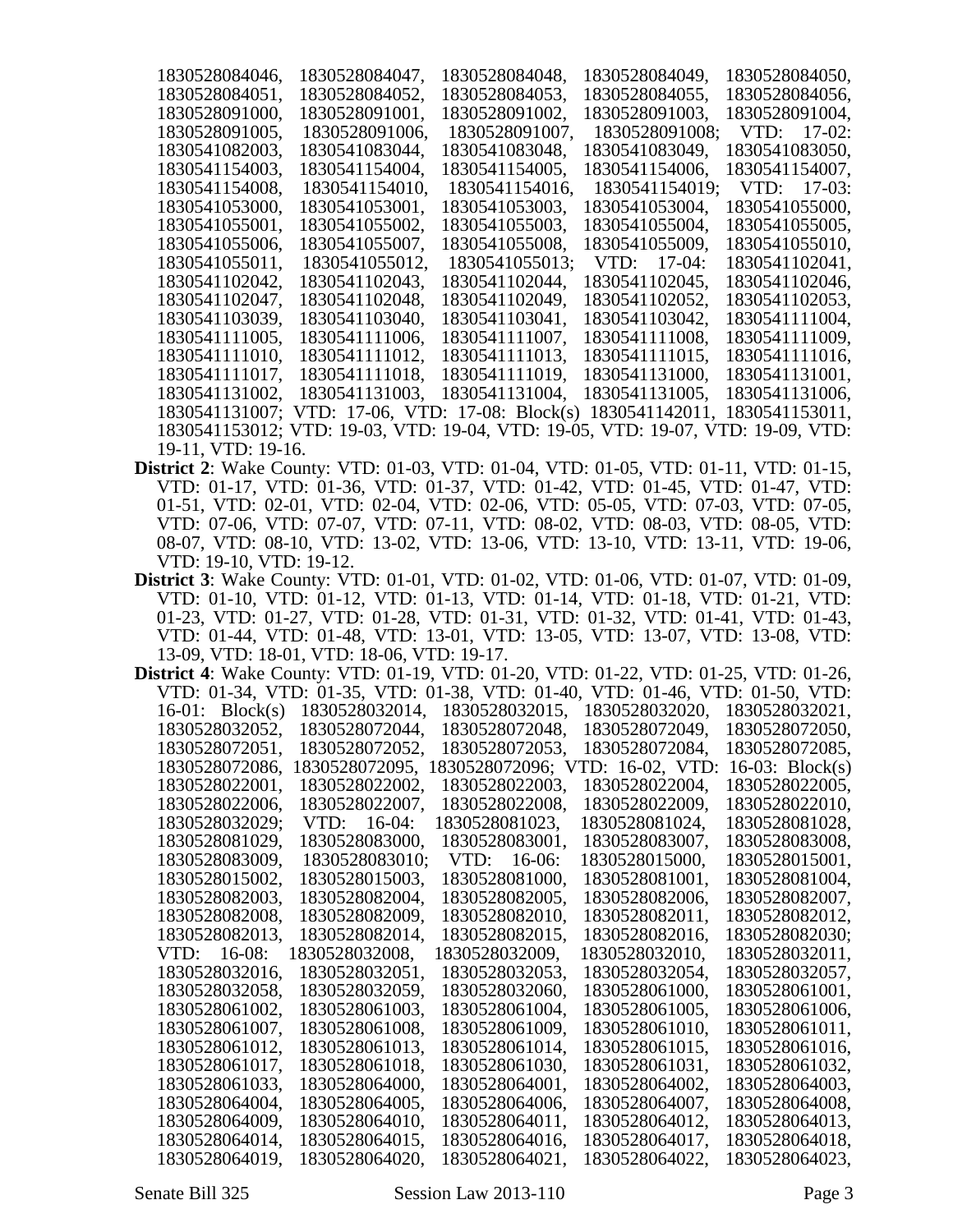| 1830528064024, | 1830528064025, | 1830528064026,       | 1830528064027,     | 1830528064028,    |
|----------------|----------------|----------------------|--------------------|-------------------|
| 1830528064029, | 1830528064030, | 1830528064031,       | 1830528064032,     | 1830528064033,    |
| 1830528064034, | 1830528064035, | 1830528064036,       | 1830528064037,     | 1830528064038,    |
| 1830528064045, | 1830528064046, | 1830528064047,       | 1830528064048,     | 1830528064049,    |
| 1830528064050, | 1830528064051, | 1830528064052,       | 1830528064053,     | 1830528064054,    |
| 1830528064055, | 1830528064056, | 1830528064057,       | 1830528064058,     | 1830528064059,    |
| 1830528064060, | 1830528064061, | 1830528071005,       | 1830528071006,     | 1830528071007,    |
| 1830528071008, | 1830528072000, | 1830528072001,       | 1830528072002,     | 1830528072003,    |
| 1830528072004, |                |                      |                    | 1830528072008,    |
|                | 1830528072005, | 1830528072006,       | 1830528072007,     |                   |
| 1830528072009, | 1830528072010, | 1830528072011,       | 1830528072012,     | 1830528072013,    |
| 1830528072014, | 1830528072015, | 1830528072016,       | 1830528072017,     | 1830528072018,    |
| 1830528072019, | 1830528072020, | 1830528072021,       | 1830528072022,     | 1830528072023,    |
| 1830528072024, | 1830528072025, | 1830528072026,       | 1830528072027,     | 1830528072028,    |
| 1830528072029, | 1830528072030, | 1830528072031,       | 1830528072032,     | 1830528072033,    |
| 1830528072034, | 1830528072035, | 1830528072036,       | 1830528072037,     | 1830528072038,    |
| 1830528072039, | 1830528072040, | 1830528072041,       | 1830528072042,     | 1830528072043,    |
| 1830528072045, | 1830528072046, | 1830528072047,       | 1830528072054,     | 1830528072055,    |
| 1830528072056, | 1830528072057, | 1830528072058,       | 1830528072059,     | 1830528072060,    |
| 1830528072061, | 1830528072062, | 1830528072063,       | 1830528072064,     | 1830528072065,    |
| 1830528072066, | 1830528072067, | 1830528072068,       | 1830528072069,     | 1830528072070,    |
| 1830528072071, | 1830528072072, | 1830528072073,       | 1830528072074,     | 1830528072075,    |
| 1830528072076, | 1830528072077, | 1830528072078,       | 1830528072079,     | 1830528072080,    |
| 1830528072081, | 1830528072082, | 1830528072083,       | 1830528072097;     | $16-09:$<br>VTD:  |
| 1830528082001, | 1830528082002, | 1830528082017,       | 1830528082018,     | 1830528082022,    |
| 1830528082023, | 1830528082024, | 1830528082025,       | 1830528082026,     | 1830528082027,    |
| 1830528082028, | 1830528082029, | 1830528082034,       | 1830528082036,     | 1830528082037,    |
| 1830528082038, | 1830528082039, | 830528082040; V<br>1 | 17-01, VTD:<br>ID: | 17-02: $Block(s)$ |
| 1830541082001, | 1830541082002, | 1830541082004,       | 1830541083000,     | 1830541083001,    |
| 1830541083002, | 1830541083003, | 1830541083004,       | 1830541083005,     | 1830541083006,    |
| 1830541083007, | 1830541083008, | 1830541083009,       | 1830541083010,     | 1830541083011,    |
| 1830541083012, | 1830541083013, | 1830541083014,       | 1830541083015,     | 1830541083016,    |
| 1830541083017, | 1830541083018, | 1830541083019,       | 1830541083020,     | 1830541083021,    |
| 1830541083025, | 1830541083026, | 1830541083027,       | 1830541083028,     | 1830541083029,    |
| 1830541083030, | 1830541083031, | 1830541083032,       | 1830541083033,     | 1830541083034,    |
| 1830541083035, | 1830541083036, | 1830541083037,       | 1830541083038,     | 1830541083039,    |
| 1830541083040, | 1830541083041, | 1830541083042,       | 1830541083043,     | 1830541083045,    |
| 1830541083046, | 1830541083051, | 1830541083052,       | 1830541121039,     | 1830541121040,    |
| 1830541121046, | 1830541121047, | 1830541121048,       | 1830541154000,     | 1830541154001,    |
| 1830541154002; | VTD: 17-03:    | 1830541051000,       | 1830541051001,     | 1830541051002,    |
| 1830541051003, | 1830541051004, | 1830541051005,       | 1830541051006,     | 1830541051007,    |
| 1830541051008, | 1830541051009, | 1830541051010,       | 1830541051011,     | 1830541051012,    |
| 1830541051013, | 1830541051014, | 1830541051015,       | 1830541051016,     | 1830541051017,    |
|                |                |                      |                    |                   |
| 1830541051018, | 1830541051019, | 1830541051020,       | 1830541051021,     | 1830541051022,    |
| 1830541051023, | 1830541051024, | 1830541051025,       | 1830541051026,     | 1830541051027,    |
| 1830541051028, | 1830541051029, | 1830541051030,       | 1830541051031,     | 1830541051032,    |
| 1830541051033, | 1830541051034, | 1830541051035,       | 1830541051036,     | 1830541051037,    |
| 1830541051039, | 1830541051040, | 1830541051041,       | 1830541051043,     | 1830541051046,    |
| 1830541052000, | 1830541052001, | 1830541052002,       | 1830541052003,     | 1830541052004,    |
| 1830541052005, | 1830541052006, | 1830541052007,       | 1830541052008,     | 1830541052009,    |
| 1830541052010, | 1830541052011, | 1830541052012,       | 1830541052013,     | 1830541052014,    |
| 1830541052016, | 1830541052017, | 1830541052018,       | 1830541052019,     | 1830541052020,    |
| 1830541052021, | 1830541052022, | 1830541052023,       | 1830541052024,     | 1830541052025,    |
| 1830541052026, | 1830541052027, | 1830541052028,       | 1830541052029,     | 1830541052030,    |
| 1830541052031, | 1830541052032, | 1830541052034,       | 1830541052035,     | 1830541052036,    |
| 1830541053002, | 1830541053005, | 1830541053006,       | 1830541053007,     | 1830541053008,    |
| 1830541053009, | 1830541053010, | 1830541053011,       | 1830541053012,     | 1830541053013,    |
| 1830541053014, | 1830541053015, | 1830541053016,       | 1830541053017,     | 1830541053018,    |
| 1830541053019, | 1830541053020, | 1830541053021,       | 1830541053022,     | 1830541053023,    |
| 1830541053024, | 1830541053025, | 1830541053026,       | 1830541053027;     | $17-04:$<br>VTD:  |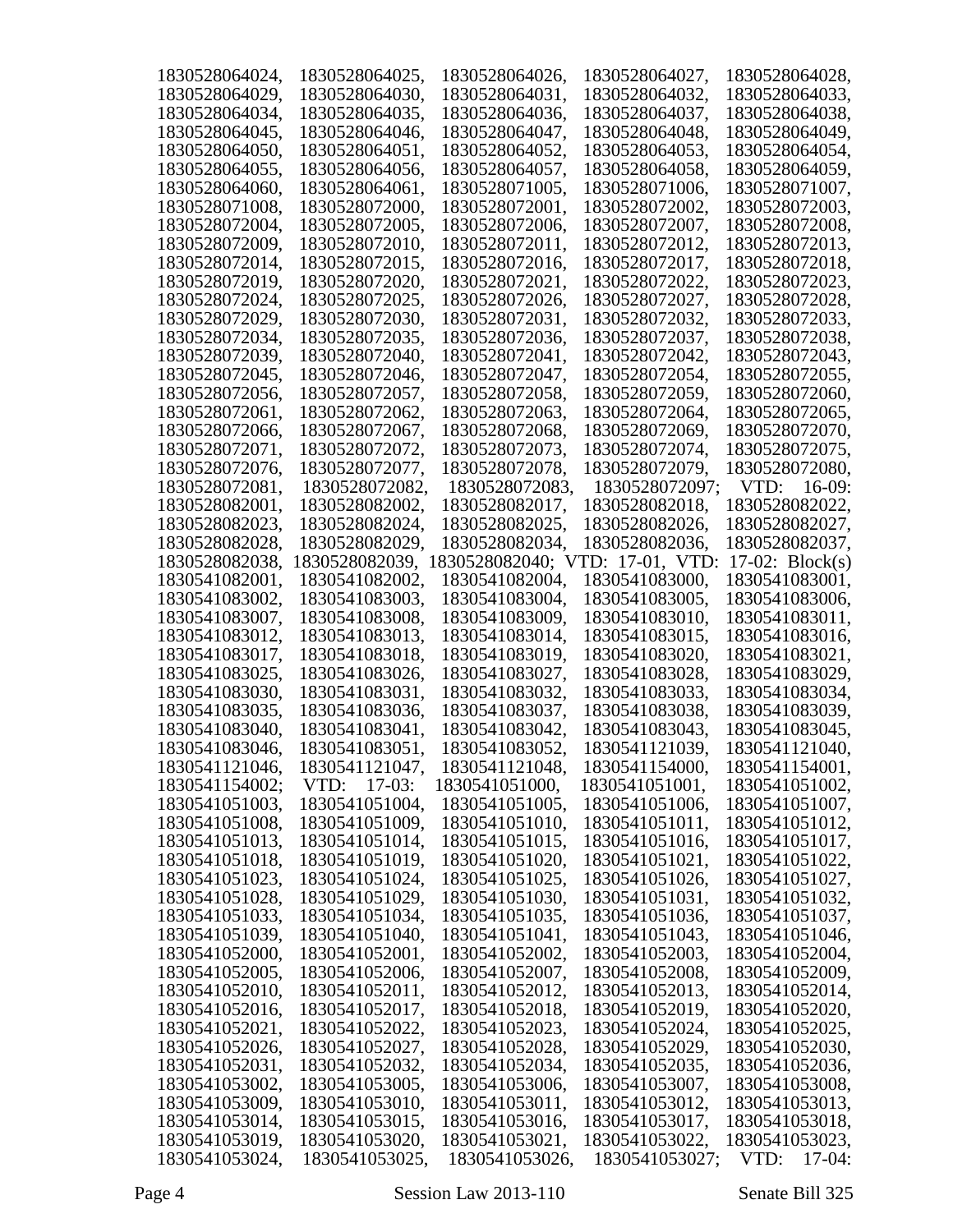| 1830541111011,   | 1830541111014,                                                                | 1830541121000,    | 1830541121001, | 1830541121002, |
|------------------|-------------------------------------------------------------------------------|-------------------|----------------|----------------|
| 1830541121003,   | 1830541121004,                                                                | 1830541121005,    | 1830541121006, | 1830541121007, |
| 1830541121008,   | 1830541121009,                                                                | 1830541121010,    | 1830541121011, | 1830541121012, |
| 1830541121013,   | 1830541121014,                                                                | 1830541121015,    | 1830541121016, | 1830541121017, |
| 1830541121018,   | 1830541121019,                                                                | 1830541121020,    | 1830541121021, | 1830541121022, |
| 1830541121023,   | 1830541121024,                                                                | 1830541121025,    | 1830541121026, | 1830541121027, |
| 1830541121028,   | 1830541121029,                                                                | 1830541121030,    | 1830541121031, | 1830541121032, |
| 1830541121033,   | 1830541121034,                                                                | 1830541121035,    | 1830541121036, | 1830541121037, |
| 1830541121038,   | 1830541121041,                                                                | 1830541121042,    | 1830541121043, | 1830541121044, |
| 1830541121045,   | 1830541131008,                                                                | 1830541131009,    | 1830541131010, | 1830541131011, |
| 1830541131012,   | 1830541131013,                                                                | 1830541131014,    | 1830541131015, | 1830541131016, |
| 1830541131017,   | 1830541131018,                                                                | 1830541131019,    | 1830541131020, | 1830541131021. |
| 1830541132000,   | 1830541132001,                                                                | 1830541132002,    | 1830541132003, | 1830541132004, |
| 1830541132005,   | 1830541132006,                                                                | 1830541132007,    | 1830541132008, | 1830541132009, |
| 1830541132010,   | 1830541132011,                                                                | 1830541132012,    | 1830541132013, | 1830541132014, |
| 1830541132015,   | 1830541132016,                                                                | 1830541132017,    | 1830541132018, | 1830541132019, |
| 1830541132020,   | 1830541132021,                                                                | 1830541132022,    | 1830541132023, | 1830541132026, |
| 1830541132028,   | 1830541132029,                                                                | 1830541132030,    | 1830541132031, | 1830541132032, |
| 1830541132033,   | 1830541132036,                                                                | 1830541132037,    | 1830541132038, | 1830541132039, |
| 1830541132040,   | 1830541132041,                                                                | 1830541132042,    | 1830541132043, | 1830541132044; |
| VTD: 17-05, VTD: | 17-07, VTD:                                                                   | 17-08: $Block(s)$ | 1830541132024, | 1830541132025, |
| 1830541132027,   | 1830541132034,                                                                | 1830541132035,    | 1830541141000, | 1830541141001, |
| 1830541141002,   | 1830541141003,                                                                | 1830541141004,    | 1830541141005, | 1830541141006, |
| 1830541141007,   | 1830541141008,                                                                | 1830541141009,    | 1830541141010, | 1830541141011, |
| 1830541141012,   | 1830541141013,                                                                | 1830541141014,    | 1830541141015, | 1830541141016, |
| 1830541141017,   | 1830541141018,                                                                | 1830541141019,    | 1830541141020, | 1830541141021, |
| 1830541141022,   | 1830541141023,                                                                | 1830541141024,    | 1830541141025, | 1830541141026, |
| 1830541141027,   | 1830541141028,                                                                | 1830541141029,    | 1830541141030, | 1830541141031, |
| 1830541141032,   | 1830541141033,                                                                | 1830541141034,    | 1830541141035, | 1830541141036, |
| 1830541141037,   | 1830541141038,                                                                | 1830541141039,    | 1830541141040, | 1830541141041, |
| 1830541141042,   | 1830541141043,                                                                | 1830541141044,    | 1830541141045, | 1830541141046, |
| 1830541141047,   | 1830541141048,                                                                | 1830541141049,    | 1830541141050, | 1830541141051, |
| 1830541141052,   | 1830541141053,                                                                | 1830541141054,    | 1830541141055, | 1830541141056, |
| 1830541142000,   | 1830541142001,                                                                | 1830541142002,    | 1830541142003, | 1830541142004, |
| 1830541142005,   | 1830541142006,                                                                | 1830541142007,    | 1830541142008, | 1830541142009, |
| 1830541142010,   | 1830541142015,                                                                | 1830541142016,    | 1830541142017, | 1830541142019, |
| 1830541142020,   | 1830541142021,                                                                | 1830541142022,    | 1830541142023, | 1830541142024, |
| 1830541142025,   | 1830541142026,                                                                | 1830541142027,    | 1830541142028, | 1830541142029, |
| 1830541142030,   | 1830541142046,                                                                | 1830541151000,    | 1830541151001, | 1830541151002, |
| 1830541151003,   | 1830541151004,                                                                | 1830541151005,    | 1830541151006, | 1830541151007, |
| 1830541151008,   | 1830541151009,                                                                | 1830541151010,    | 1830541151011, | 1830541151012, |
| 1830541151013,   | 1830541151014,                                                                | 1830541152000,    | 1830541152001, | 1830541152002, |
| 1830541152003,   | 1830541152004,                                                                | 1830541152005,    | 1830541152006, | 1830541152007, |
| 1830541152008,   | 1830541152009,                                                                | 1830541152010,    | 1830541152011, | 1830541152012, |
| 1830541152013,   | 1830541152014,                                                                | 1830541152015,    | 1830541152016, | 1830541152017, |
| 1830541152018,   | 1830541152019,                                                                | 1830541152020,    | 1830541152021, | 1830541152022, |
| 1830541152023,   | 1830541152024,                                                                | 1830541152025,    | 1830541152026, | 1830541152027, |
| 1830541152028,   | 1830541152029,                                                                | 1830541152030,    | 1830541152031, | 1830541152032, |
| 1830541153000,   | 1830541153001,                                                                | 1830541153002,    | 1830541153003, | 1830541153004, |
| 1830541153005,   | 1830541153006,                                                                | 1830541153007,    | 1830541153008, | 1830541153009, |
| 1830541153010,   | 1830541153013,                                                                | 1830541153014,    | 1830541153015, | 1830541153016, |
| 1830541153017,   | 1830541153018,                                                                | 1830541153019,    | 1830541153020, | 1830541153021, |
|                  | 1830541153022, 1830541153023; VTD: 17-09, VTD: 17-10, VTD: 17-11.             |                   |                |                |
|                  | strict 5: Wake County: VTD: 01-16 VTD: 01-29 VTD: 01-30 VTD: 01-33 VTD: 01-39 |                   |                |                |

**District 5**: Wake County: VTD: 01-16, VTD: 01-29, VTD: 01-30, VTD: 01-33, VTD: 01-39, VTD: 01-49, VTD: 04-03, VTD: 04-05, VTD: 04-08, VTD: 04-09, VTD: 04-11, VTD: 04-17, VTD: 04-18, VTD: 04-20, VTD: 04-21, VTD: 05-01, VTD: 05-03, VTD: 05-04, VTD: 07-01, VTD: 07-02, VTD: 07-04, VTD: 07-09, VTD: 07-10, VTD: 07-12, VTD: 07-13, VTD: 08-06, VTD: 08-09, VTD: 08-11, VTD: 11-01, VTD: 11-02.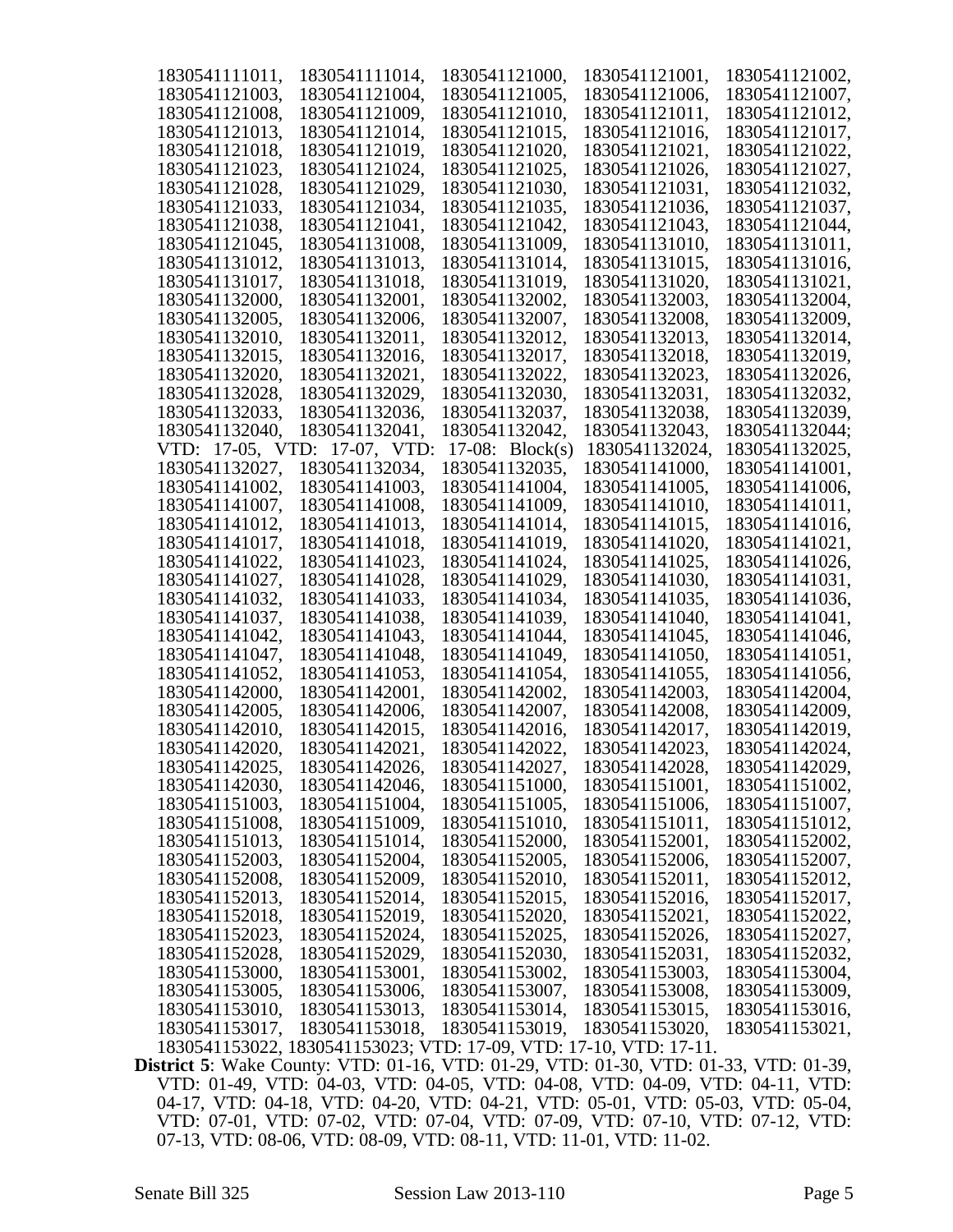- **District 6**: Wake County: VTD: 04-01, VTD: 04-02, VTD: 04-04, VTD: 04-06, VTD: 04-07, VTD: 04-10, VTD: 04-12, VTD: 04-13, VTD: 04-14, VTD: 04-15, VTD: 04-16, VTD: 04-19, VTD: 06-05, VTD: 06-06, VTD: 06-07, VTD: 12-01, VTD: 12-05, VTD: 12-09, VTD: 16-05, VTD: 18-02, VTD: 18-03, VTD: 18-04, VTD: 18-05, VTD: 18-07, VTD: 18-08, VTD: 20-01, VTD: 20-03, VTD: 20-05, VTD: 20-09.
- **District 7**: Wake County: VTD: 03-00, VTD: 05-06, VTD: 06-01, VTD: 06-04, VTD: 12-02, VTD: 12-04, VTD: 12-06, VTD: 12-07, VTD: 12-08, VTD: 15-02, VTD: 15-03, VTD: 15-04, VTD: 20-02, VTD: 20-04, VTD: 20-06, VTD: 20-08, VTD: 20-10, VTD: 20-11, VTD: 20-12.

(2) Lettered districts:

D**istrict A:** Wake County: VTD: 01-01, VTD: 01-02, VTD: 01-03, VTD: 01-04, VTD: 01-05, VTD: 01-06, VTD: 01-07, VTD: 01-09, VTD: 01-10, VTD: 01-12, VTD: 01-13, VTD: 01-14, VTD: 01-16, VTD: 01-18: Block(s) 1830527011020, 1830527011021, 1830527012009, 1830527012010, 1830527012014, 1830527012009, 1830527012010, 1830527012012, 1830527012013, 1830527012014, 1830527012017, 1830527012027, 1830527012028, 1830527012029, 1830527012030, 1830527012031, 1830527012032, 1830527012033, 1830527012034, 1830527012035, 1830527012036, 1830527012038, 1830527013006, 1830527013007, 1830527013008; VTD: 01-19, VTD: 01-20, VTD: 01-21, VTD: 01-22, VTD: 01-23, VTD: 01-25, VTD: 01-26, VTD: 01-27, VTD: 01-28, VTD: 01-29, VTD: 01-31, VTD: 01-32, VTD: 01-33, VTD: 01-34, VTD: 01-35, VTD: 01-38, VTD: 01-40, VTD: 01-41, VTD: 01-43: Block(s) 1830540011000, 1830540011001, 1830540011002, 1830540011003, 1830540013002, 1830540011003, 1830540013003, 1830540013004, 1830540013005, 1830540013006, 1830540013007; VTD: 01-44, VTD: 01-45, VTD: 01-46, VTD: 01-48, VTD: 01-49, VTD: 01-50, VTD: 04-01, VTD: 04-02, VTD: 04-03, VTD: 04-04, VTD: 04-05, VTD: 04-06, VTD: 04-08, VTD: 04-09, VTD: 04-10, VTD: 04-11, VTD: 04-12, VTD: 04-13, VTD: 04-14, VTD: VTD: 04-10, VTD: 04-11, VTD: 04-12, 04-15, VTD: 04-16, VTD: 04-17, VTD: 04-18, VTD: 04-19, VTD: 04-20, VTD: 04-21, VTD: 05-01, VTD: 05-03, VTD: 06-06, VTD: 07-01, VTD: 07-02, VTD: 07-03, VTD: 07-05, VTD: 07-07, VTD: 07-09, VTD: 07-10, VTD: 07-11, VTD: 07-12, VTD: 08-02, VTD: 08-05, VTD: 08-06, VTD: 08-09, VTD: 08-10, VTD: 08-11, VTD: 09-01: Block(s) 1830543011005, 1830543011006, 1830543011007, 1830543011008, 1830543011010, 1830543011011, 1830543011012, 1830543011013, 1830543011014, 1830543011015, 1830543011022; 1830544031002, 1830544031003, 1830544031004, 1830544031005, 1830544031006, 1830544031015, 1830544042009, 1830544042010, 1830544042011, 1830544042012, 1830544042013, 1830544042014, 1830544042015, 1830544042016, 1830544042017, 1830544042018, 1830544042021, 1830544042022, 1830544042023, 1830544042024, 1830544042025, 1830544042026, 1830544043000, 1830544043001, 1830544043002, 1830544043003, 1830544043005, 1830544043006, 1830544043013, 1830544043014, 1830544043015, 1830544043016, 1830544043017, 1830544043018, 1830544043019, 1830544043020, 1830544043021, 1830544043022, 1830544043023, 1830544043024, 1830544043025, 1830544043026, 1830544043029, 1830544043031, 1830544043032, 1830544043033, 1830544043034, 1830544043035, 1830544043036, 1830544043075, 1830544043076, 1830544043077, 1830544043078, 1830544043079, 1830544043090; VTD: 10-03: 1830544022008, 1830544043004, 1830544043007, 1830544043008, 1830544043009, 1830544043010, 1830544043012, 1830544043030, 1830544043066, 1830544043071, 1830544043073, 1830544043074, 1830544043080, 1830544043081, 1830544043082, 1830544043087; VTD: 10-04: 1830541081000, 1830541081001, 1830541081002, 1830541081003, 1830541081004, 1830541081005, 1830541081006, 1830541081007, 1830541081008, 1830541081009, 1830541081010, 1830541081011, 1830541081012, 1830541081013, 1830541081014, 1830541081015, 1830541081016, 1830541081017, 1830541081018, 1830541081019, 1830541082000, 1830541082005, 1830541082006, 1830541082007, 1830541082008, 1830541082009, 1830541082010, 1830541082011, 1830541082012, 1830541082013, 1830541082014, 1830541082015, 1830541082016, 1830541082017, 1830541082018, 1830541082019, 1830541082020, 1830541082021, 1830541082022, 1830541082023, 1830541082024, 1830541082025, 1830541091001, 1830541091002, 1830541091003, 1830541091004, 1830541091005, 1830541091006,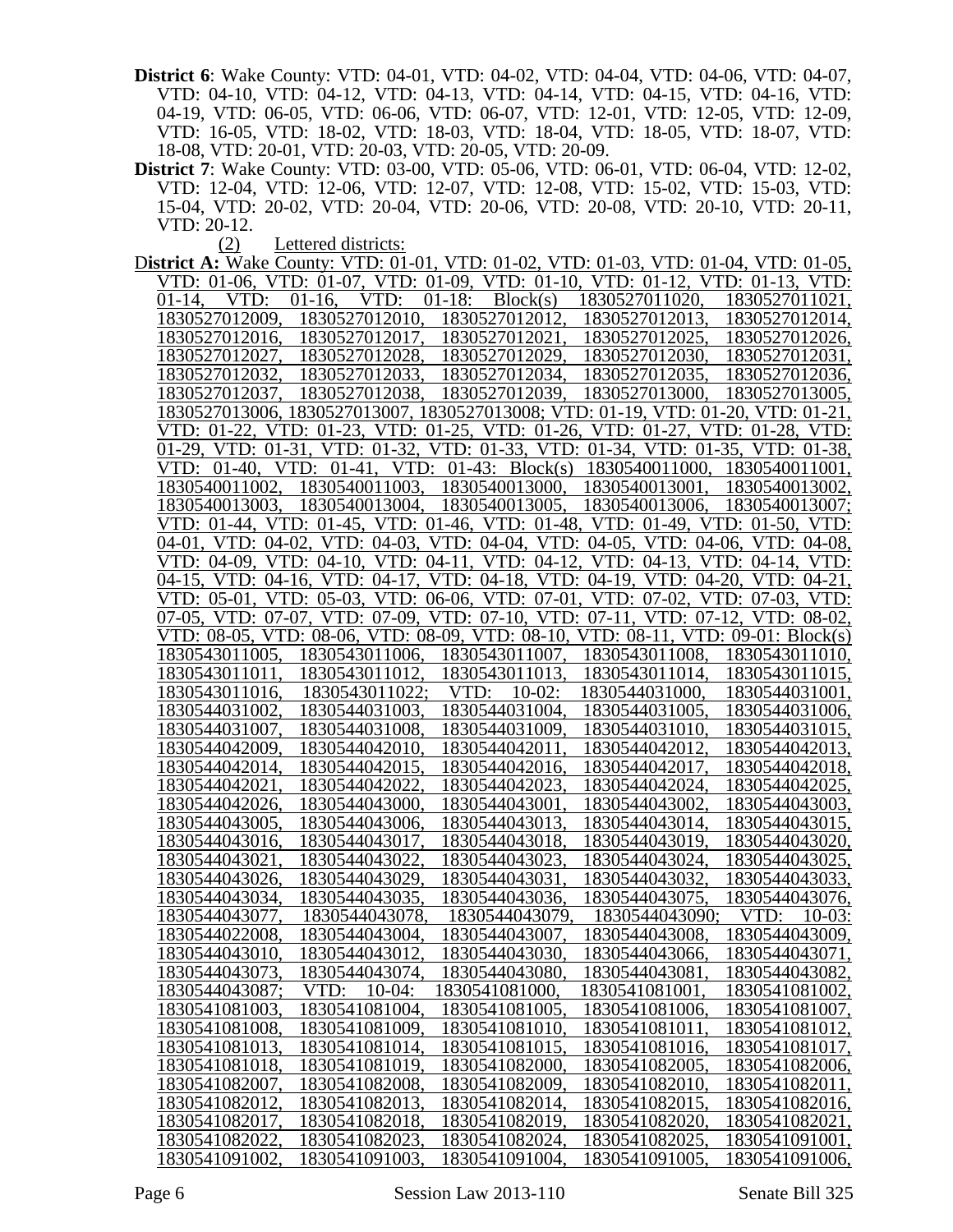| 1830541091007,                   | 1830541091008,                   | 1830541091009.                   | 1830541091010,                  | 1830541091011,                   |
|----------------------------------|----------------------------------|----------------------------------|---------------------------------|----------------------------------|
| 1830544022009.                   | 1830544022010.                   | 1830544023004,                   | 1830544023005,                  | 1830544023006,                   |
| 1830544023007,                   | 1830544023009.                   | 1830544023010.                   | 1830544023011.                  | 1830544023012,                   |
| 1830544023013.                   | 1830544023014,                   | 1830544023015.                   | 1830544023016,                  | 1830544023017,                   |
| 1830544023018.                   | 1830544023021                    | 1830544023022.                   | 1830544023023.                  | 1830544023025,                   |
| 1830544023026.                   | 1830544023027,                   | 1830544023028.                   | 1830544023029.                  | 1830544023032,                   |
| 1830544023035.                   | 1830544023036,                   | 1830544023041                    | 1830544023042.                  | 1830544023043,                   |
| 1830544023044,                   | 1830544043011                    | 1830544043037.                   | 1830544043072; VTD: 11-01, VTD: |                                  |
| VTD:<br>$11-02.$                 | 13-01.<br>VTD:                   | $13-05:$<br>Block(s)             | 1830540171000.                  | 1830540171001.                   |
| 1830540171002                    | 1830540171003.                   | 1830540171004.                   | 1830540171005.                  | 1830540171019,                   |
| 1830540171021                    | 1830540171022.                   | 1830540171023.                   | 1830540171024,                  | 1830540171025,                   |
| 1830540171026.                   | 1830540171027,                   | 1830540171028,                   | 1830540171029,                  | 1830540171030,                   |
| 1830540171031.                   | 1830540171032,                   | 1830540171033.                   | 1830540171034,                  | 1830540171035,                   |
| 1830540171036,                   | 1830540171037,                   | 1830540171038,                   | 1830540171039,                  | 1830540171040,                   |
| 1830540171041                    | 1830540171042,                   | 1830540171043.                   | 1830540171044,                  | 1830540171045,                   |
| 1830540171046.                   | 1830540171047.                   | 1830540171048.                   | 1830540171049.                  | 1830540171050,                   |
| 1830540171052.                   | 1830540171053,                   | 1830540171054,                   | 1830540171056.                  | 1830540171059,                   |
| 1830540171060.                   | 1830540171061.                   | 1830540171062,                   | 1830540181000.                  | 1830540181001,                   |
| 1830540181002.                   | 1830540181003.                   | 1830540181004,                   | 1830540181005.                  | 1830540181006,                   |
| 1830540181008.                   | 1830540181009.                   | 1830540181010.                   | 1830540181011.                  | 1830540182000,                   |
| 1830540182001                    | 1830540182002.                   | 1830540182003.                   | 1830540182004.                  | 1830540182005,                   |
|                                  |                                  |                                  |                                 |                                  |
| 1830540182006,                   | 1830540182007.                   | 1830540182008.                   | 1830540182009.                  | 1830540182010,                   |
| 1830540182011                    | 1830540182012.                   | 1830540182013.                   | 1830540182014,                  | 1830540182015,                   |
| 1830540182016;                   | VTD: 13-07.                      | VTD:<br>13-08.<br>VTD:           | $13-09$ ,<br>VTD:               | $16-01$ : Block(s)               |
| 1830528032014,                   | 1830528032015.                   | 1830528032020.                   | 1830528032021.                  | 1830528032052,                   |
| 1830528072044,                   | 1830528072048.                   | 1830528072049.                   | 1830528072050.                  | 1830528072051,                   |
| 1830528072052,                   | 1830528072053.                   | 1830528072084,                   | 1830528072085.                  | 1830528072086,                   |
| 1830528072095,                   | 1830528072096;                   | VTD: 16-02,<br>VTD:              | 16-03: Block(s)                 | 1830528022001,                   |
| 1830528022002,                   | 1830528022003.                   | 1830528022004.                   | 1830528022005.                  | 1830528022006,                   |
|                                  |                                  |                                  |                                 |                                  |
| 1830528022007.                   | 1830528022008.                   | 1830528022009,                   | 1830528022010.                  | 1830528032029;                   |
| $16-04:$<br>VTD:                 | 1830528081023.                   | 1830528081024,                   | 1830528081028,                  | 1830528081029,                   |
| 1830528083000                    | 1830528083001                    | 1830528083007.                   | 1830528083008.                  | 1830528083009,                   |
| 1830528083010;                   | VTD:<br>$16-05$ :                | 1830528021000.                   | 1830528021001                   | 1830528021002,                   |
| 1830528021003,                   | 1830545002052.                   | 1830545002069,                   | 1830545002071;                  | VTD:<br>16-06:                   |
| 1830528015000.                   | 1830528015001                    | 1830528015002.                   | 1830528015003,                  | 1830528081000,                   |
| 1830528081001.                   | 1830528081004,                   | 1830528082003,                   | 1830528082004,                  | 1830528082005,                   |
| 1830528082006.                   | 1830528082007.                   | 1830528082008.                   | 1830528082009.                  | 1830528082010,                   |
| 1830528082011,                   | 1830528082012,                   | 1830528082013,                   | 1830528082014,                  | 1830528082015,                   |
| 1830528082016,                   | 1830528082030;                   | $16-08:$<br>VTD:                 | 1830528032008,                  | 1830528032009,                   |
| 1830528032010,                   | 1830528032011                    | 1830528032016,                   | 1830528032051                   | 1830528032053,                   |
| 1830528032054,                   | 1830528032057,                   | 1830528032058,                   | 1830528032059,                  | 1830528032060,                   |
| 1830528061000.                   | 1830528061001                    | 1830528061002.                   | 1830528061003.                  | 1830528061004,                   |
| 1830528061005.                   | 1830528061006.                   | 1830528061007.                   | 1830528061008.                  | 1830528061009,                   |
| 1830528061010.                   | 1830528061011                    | 1830528061012.                   | 1830528061013.                  | 1830528061014,                   |
| 1830528061015,                   | 1830528061016,                   | 1830528061017.                   | 1830528061018.                  | 1830528061030,                   |
| 1830528061031                    | 1830528061032,                   | 1830528061033,                   | 1830528064000.                  | 1830528064001,                   |
| 1830528064002.                   | 1830528064003.                   | 1830528064004,                   | 1830528064005.                  | 1830528064006,                   |
| 1830528064007.                   | 1830528064008,                   | 1830528064009.                   | 1830528064010                   | 1830528064011,                   |
| 1830528064012.                   | 1830528064013.                   | 1830528064014,                   | 1830528064015                   | 1830528064016,                   |
| 1830528064017,                   | 1830528064018,                   | 1830528064019,                   | 1830528064020.                  | 1830528064021,                   |
| 1830528064022.                   | 1830528064023.                   | 1830528064024,                   | 1830528064025.                  | 1830528064026,                   |
| 1830528064027.                   | 1830528064028,                   | 1830528064029,                   | 1830528064030.                  | 1830528064031,                   |
| 1830528064032                    | 1830528064033.                   | 1830528064034,                   | 1830528064035.                  | 1830528064036,                   |
| 1830528064037                    | 1830528064038,                   | 1830528064045.                   | 1830528064046.                  | 1830528064047,                   |
| 1830528064048,                   | 1830528064049.                   | 1830528064050.                   | 1830528064051                   |                                  |
| 1830528064053,                   | 1830528064054,                   | 1830528064055,                   | 1830528064056.                  | 1830528064052,<br>1830528064057, |
|                                  |                                  |                                  |                                 |                                  |
| 1830528064058,<br>1830528071006, | 1830528064059,<br>1830528071007, | 1830528064060,<br>1830528071008, | 1830528064061<br>1830528072000. | 1830528071005,<br>1830528072001, |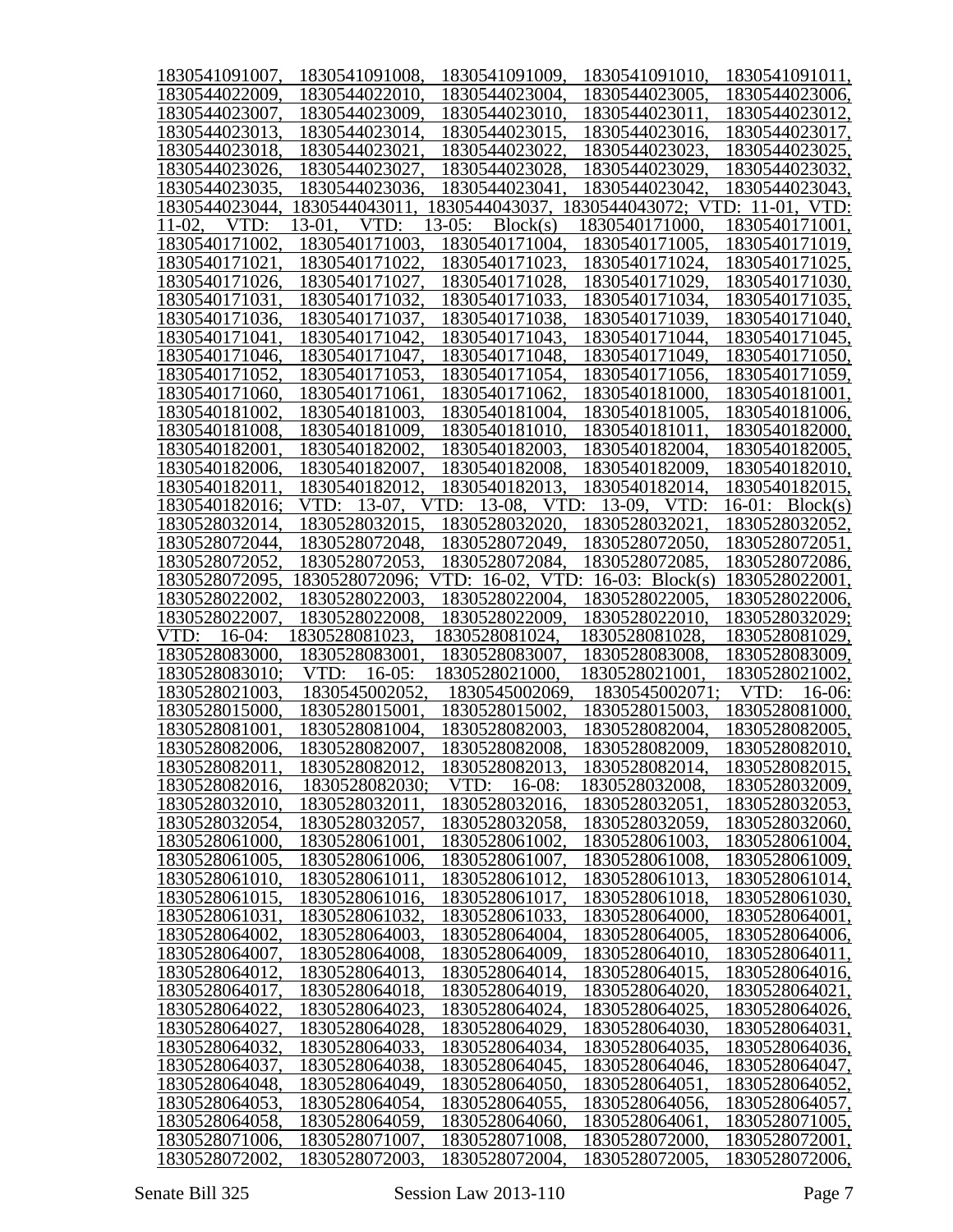| 1830528072007, | 1830528072008,            | 1830528072009, | 1830528072010,   | 1830528072011, |
|----------------|---------------------------|----------------|------------------|----------------|
| 1830528072012. | 1830528072013.            | 1830528072014, | 1830528072015.   | 1830528072016. |
| 1830528072017, | 1830528072018.            | 1830528072019, | 1830528072020.   | 1830528072021. |
| 1830528072022. | 1830528072023.            | 1830528072024. | 1830528072025.   | 1830528072026, |
| 1830528072027. | 1830528072028.            | 1830528072029, | 1830528072030.   | 1830528072031. |
| 1830528072032. | 1830528072033.            | 1830528072034. | 1830528072035.   | 1830528072036, |
| 1830528072037, | 1830528072038,            | 1830528072039, | 1830528072040.   | 1830528072041, |
| 1830528072042. | 1830528072043,            | 1830528072045. | 1830528072046.   | 1830528072047, |
| 1830528072054, | 1830528072055,            | 1830528072056. | 1830528072057.   | 1830528072058, |
| 1830528072059, | 1830528072060.            | 1830528072061  | 1830528072062    | 1830528072063, |
| 1830528072064, | 1830528072065.            | 1830528072066. | 1830528072067.   | 1830528072068, |
| 1830528072069, | 1830528072070.            | 1830528072071  | 1830528072072    | 1830528072073, |
| 1830528072074, | 1830528072075.            | 1830528072076. | 1830528072077.   | 1830528072078, |
| 1830528072079, | 1830528072080.            | 1830528072081  | 1830528072082.   | 1830528072083, |
| 1830528072097; | $16-09:$<br>VTD:          | 1830528082001  | 1830528082002.   | 1830528082017, |
| 1830528082018, | 1830528082022             | 1830528082023. | 1830528082024.   | 1830528082025, |
| 1830528082026. | 1830528082027.            | 1830528082028. | 1830528082029.   | 1830528082034, |
| 1830528082036. | 1830528082037.            | 1830528082038. | 1830528082039.   | 1830528082040; |
| VTD: 17-01,    | VTD:<br>17-02: $Block(s)$ | 1830541082001  | 1830541082002    | 1830541082004, |
| 1830541083000. | 1830541083001             | 1830541083002  | 1830541083003.   | 1830541083004, |
| 1830541083005, | 1830541083006.            | 1830541083007. | 1830541083008.   | 1830541083009, |
| 1830541083010. | 1830541083011.            | 1830541083012. | 1830541083013.   | 1830541083014, |
| 1830541083015. | 1830541083016.            | 1830541083017. | 1830541083018.   | 1830541083019, |
| 1830541083020. | 1830541083021             | 1830541083025. | 1830541083026.   | 1830541083027, |
| 1830541083028, | 1830541083029.            | 1830541083030. | 1830541083031    | 1830541083032, |
| 1830541083033, | 1830541083034,            | 1830541083035. | 1830541083036.   | 1830541083037, |
| 1830541083038, | 1830541083039,            | 1830541083040. | 1830541083041    | 1830541083042, |
| 1830541083043, | 1830541083045,            | 1830541083046. | 1830541083051    | 1830541083052, |
| 1830541121039, | 1830541121040.            | 1830541121046. | 1830541121047.   | 1830541121048, |
| 1830541154000. | 1830541154001             | 1830541154002; | VTD:<br>$17-03:$ | 1830541051000, |
| 1830541051001. | 1830541051002             | 1830541051003. | 1830541051004.   | 1830541051005, |
| 1830541051006. | 1830541051007.            | 1830541051008. | 1830541051009.   | 1830541051010, |
| 1830541051011  | 1830541051012             | 1830541051013. | 1830541051014.   | 1830541051015, |
| 1830541051016. | 1830541051017.            | 1830541051018. | 1830541051019.   | 1830541051020, |
| 1830541051021  | 1830541051022.            | 1830541051023. | 1830541051024.   | 1830541051025, |
| 1830541051026, | 1830541051027.            | 1830541051028. | 1830541051029.   | 1830541051030, |
| 1830541051031  | 1830541051032             | 1830541051033. | 1830541051034    | 1830541051035, |
| 1830541051036, | 1830541051037,            | 1830541051039, | 1830541051040.   | 1830541051041, |
| 1830541051043, | 1830541051046,            | 1830541052000, | 1830541052001.   | 1830541052002, |
| 1830541052003. | 1830541052004,            | 1830541052005, | 1830541052006,   | 1830541052007, |
| 1830541052008, | 1830541052009,            | 1830541052010, | 1830541052011    | 1830541052012, |
| 1830541052013. | 1830541052014,            | 1830541052016, | 1830541052017.   | 1830541052018, |
| 1830541052019, | 1830541052020.            | 1830541052021  | 1830541052022    | 1830541052023, |
| 1830541052024, | 1830541052025,            | 1830541052026, | 1830541052027.   | 1830541052028, |
| 1830541052029, | 1830541052030.            | 1830541052031. | 1830541052032    | 1830541052034, |
| 1830541052035, | 1830541052036,            | 1830541053002. | 1830541053005.   | 1830541053006, |
| 1830541053007. | 1830541053008.            | 1830541053009, | 1830541053010.   | 1830541053011, |
| 1830541053012, | 1830541053013,            | 1830541053014, | 1830541053015.   | 1830541053016, |
| 1830541053017, | 1830541053018,            | 1830541053019, | 1830541053020.   | 1830541053021, |
| 1830541053022, | 1830541053023,            | 1830541053024, | 1830541053025.   | 1830541053026, |
| 1830541053027; | $17-04:$<br>VTD:          | 1830541111011  | 1830541111014.   | 1830541121000, |
| 1830541121001, | 1830541121002             | 1830541121003, | 1830541121004.   | 1830541121005, |
| 1830541121006, | 1830541121007.            | 1830541121008, | 1830541121009.   | 1830541121010, |
| 1830541121011, | 1830541121012.            | 1830541121013, | 1830541121014,   | 1830541121015, |
| 1830541121016, | 1830541121017,            | 1830541121018, | 1830541121019.   | 1830541121020, |
| 1830541121021, | 1830541121022.            | 1830541121023, | 1830541121024.   | 1830541121025, |
| 1830541121026, | 1830541121027.            | 1830541121028, | 1830541121029,   | 1830541121030, |
| 1830541121031, | 1830541121032,            | 1830541121033, | 1830541121034,   | 1830541121035, |
| 1830541121036, | 1830541121037,            | 1830541121038, | 1830541121041,   | 1830541121042, |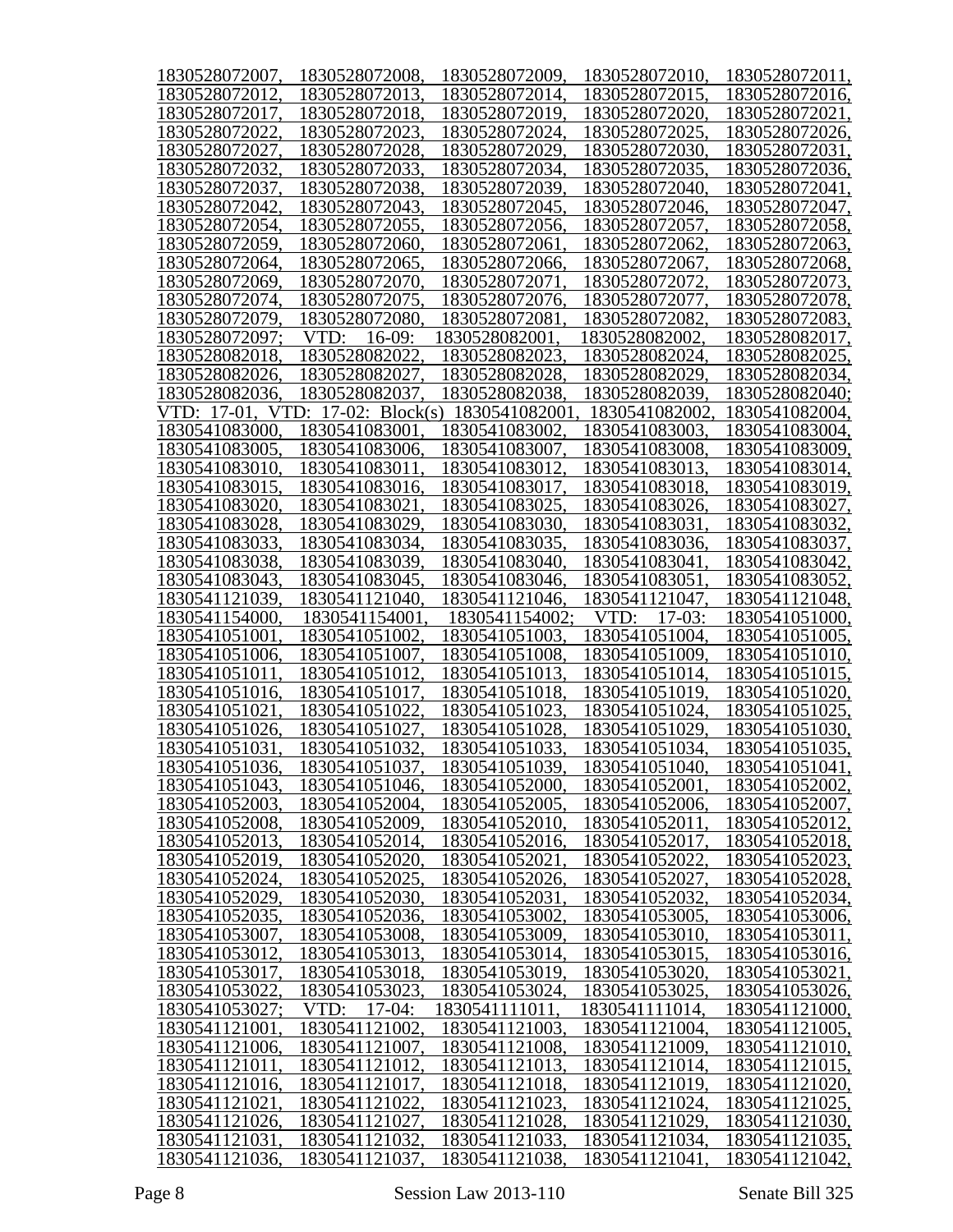| 1830541121043,   | 1830541121044,                 | 1830541121045,                                     | 1830541131008,   | 1830541131009,    |
|------------------|--------------------------------|----------------------------------------------------|------------------|-------------------|
| 1830541131010.   | 1830541131011.                 | 1830541131012.                                     | 1830541131013.   | 1830541131014,    |
| 1830541131015.   | 1830541131016.                 | 1830541131017.                                     | 1830541131018.   | 1830541131019,    |
| 1830541131020.   | 1830541131021.                 | 1830541132000.                                     | 1830541132001.   | 1830541132002,    |
| 1830541132003.   | 1830541132004.                 | 1830541132005.                                     | 1830541132006.   | 1830541132007,    |
| 1830541132008,   | 1830541132009.                 | 1830541132010.                                     | 1830541132011.   | 1830541132012,    |
| 1830541132013.   | 1830541132014.                 | 1830541132015,                                     | 1830541132016,   | 1830541132017,    |
| 1830541132018,   | 1830541132019.                 | 1830541132020.                                     | 1830541132021.   | 1830541132022,    |
| 1830541132023.   | 1830541132026,                 | 1830541132028.                                     | 1830541132029,   | 1830541132030,    |
| 1830541132031.   | 1830541132032.                 | 1830541132033.                                     | 1830541132036.   | 1830541132037,    |
| 1830541132038,   | 1830541132039.                 | 1830541132040.                                     | 1830541132041    | 1830541132042,    |
| 1830541132043,   | 1830541132044;                 | VTD: 17-05,                                        | VTD: 17-07. VTD: | 17-08: $Block(s)$ |
| 1830541132024,   | 1830541132025.                 | 1830541132027.                                     | 1830541132034,   | 1830541132035,    |
| 1830541141000.   | 1830541141001.                 | 1830541141002.                                     | 1830541141003.   | 1830541141004,    |
| 1830541141005,   | 1830541141006.                 | 1830541141007.                                     | 1830541141008,   | 1830541141009,    |
| 1830541141010.   | 1830541141011.                 | 1830541141012,                                     | 1830541141013,   | 1830541141014,    |
| 1830541141015.   | 1830541141016.                 | 1830541141017,                                     | 1830541141018,   | 1830541141019,    |
| 1830541141020.   | 1830541141021.                 | 1830541141022,                                     | 1830541141023,   | 1830541141024,    |
| 1830541141025.   | 1830541141026.                 | 1830541141027,                                     | 1830541141028,   | 1830541141029,    |
| 1830541141030.   | 1830541141031.                 | 1830541141032.                                     | 1830541141033,   | 1830541141034,    |
| 1830541141035.   | 1830541141036.                 | 1830541141037,                                     | 1830541141038,   | 1830541141039,    |
| 1830541141040.   | 1830541141041.                 | 1830541141042.                                     | 1830541141043,   | 1830541141044,    |
| 1830541141045.   | 1830541141046.                 | 1830541141047.                                     | 1830541141048,   | 1830541141049,    |
| 1830541141050.   | 1830541141051.                 | 1830541141052.                                     | 1830541141053.   | 1830541141054,    |
| 1830541141055.   | 1830541141056.                 | 1830541142000.                                     | 1830541142001.   | 1830541142002,    |
| 1830541142003.   | 1830541142004,                 | 1830541142005.                                     | 1830541142006.   | 1830541142007,    |
| 1830541142008,   | 1830541142009.                 | 1830541142010.                                     | 1830541142015.   | 1830541142016,    |
| 1830541142017,   | 1830541142019.                 | 1830541142020.                                     | 1830541142021.   | 1830541142022,    |
| 1830541142023,   | 1830541142024.                 | 1830541142025.                                     | 1830541142026.   | 1830541142027,    |
| 1830541142028.   | 1830541142029.                 | 1830541142030.                                     | 1830541142046.   | 1830541151000,    |
| 1830541151001.   | 1830541151002.                 | 1830541151003.                                     | 1830541151004.   | 1830541151005,    |
| 1830541151006.   | 1830541151007.                 | 1830541151008.                                     | 1830541151009,   | 1830541151010,    |
| 1830541151011.   | 1830541151012.                 | 1830541151013.                                     | 1830541151014,   | 1830541152000,    |
| 1830541152001.   | 1830541152002.                 | 1830541152003.                                     | 1830541152004.   | 1830541152005,    |
| 1830541152006.   | 1830541152007.                 | 1830541152008.                                     | 1830541152009,   | 1830541152010,    |
| 1830541152011,   | 1830541152012.                 | 1830541152013,                                     | 1830541152014,   | 1830541152015,    |
| 1830541152016.   | 1830541152017.                 | 1830541152018.                                     | 1830541152019.   | 1830541152020,    |
| 1830541152021,   | 1830541152022,                 | 1830541152023,                                     | 1830541152024,   | 1830541152025,    |
| 1830541152026,   | 1830541152027,                 | 1830541152028,                                     | 1830541152029,   | 1830541152030,    |
| 1830541152031,   | 1830541152032.                 | 1830541153000,                                     | 1830541153001.   | 1830541153002,    |
| 1830541153003.   | 1830541153004,                 | 1830541153005,                                     | 1830541153006,   | 1830541153007,    |
| 1830541153008.   | 1830541153009,                 | 1830541153010.                                     | 1830541153013.   | 1830541153014,    |
| 1830541153015,   | 1830541153016,                 | 1830541153017,                                     | 1830541153018,   | 1830541153019,    |
| 1830541153020.   | 1830541153021,                 | 1830541153022, 1830541153023; VTD: 17-09, VTD:     |                  |                   |
|                  | 17-10, VTD: 17-11, VTD: 18-01. | VTD: 18-03, VTD: 18-04: Block(s)                   |                  | 1830530091000.    |
| 1830530091001.   | 1830530091002.                 | 1830530091003,                                     | 1830530091004,   | 1830530091005,    |
| 1830530091006,   | 1830530091007,                 | 1830530091008,                                     | 1830530091009,   | 1830530091010,    |
| 1830530091011,   | 1830530091012.                 | 1830530091013,                                     | 1830530091014,   | 1830530091015,    |
| 1830530091016,   | 1830530091017.                 | 1830530091018,                                     | 1830530091019.   | 1830530091030;    |
| VTD: 18-06.      | VTD: 18-08, VTD:               | 19-04: $Block(s)$                                  | 1830542091038.   | 1830542091039,    |
| 1830542091058,   | 1830542091059,                 | 1830542091084,                                     | 1830542091085.   | 1830542091086;    |
| VTD:<br>$19-17:$ | 1830541101000.                 | 1830541101001,                                     | 1830541101010.   | 1830541101011,    |
| 1830541101013,   | 1830541102009.                 | 1830541102014,                                     | 1830541102015.   | 1830542091056,    |
| 1830542091060,   | 1830542091062.                 | 1830542091063,                                     | 1830542091064,   | 1830542091065,    |
| 1830542091066,   | 1830542091067,                 | 1830542091068,                                     | 1830542091069,   | 1830542091070,    |
| 1830542091071,   | 1830542091072.                 | 1830542091073,                                     | 1830542091074,   | 1830542091075,    |
| 1830542091076,   | 1830542091077,                 | 1830542091078,                                     | 1830542091079.   | 1830542091080,    |
|                  |                                | 1830542091081; VTD: 20-01, VTD: 20-05, VTD: 20-06. |                  |                   |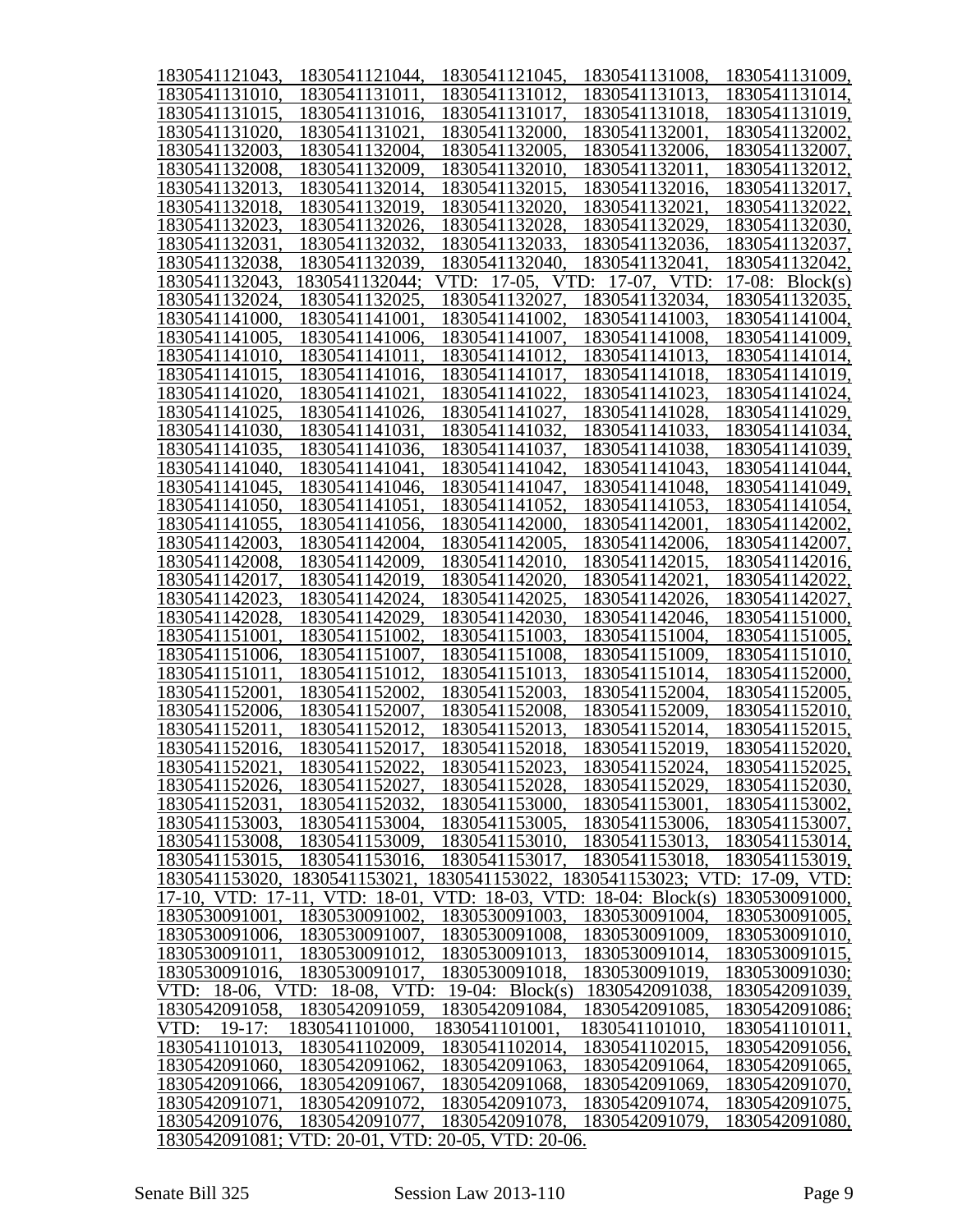| District B: Wake County: VTD: 01-11, VTD: 01-15, VTD: 01-17, VTD: 01-18: Block(s) |                                                                                  |                 |                         |                |
|-----------------------------------------------------------------------------------|----------------------------------------------------------------------------------|-----------------|-------------------------|----------------|
| 1830527011000.                                                                    | 1830527011001,                                                                   | 1830527011002.  | 1830527011003,          | 1830527011004, |
| 1830527011005,                                                                    | 1830527011006,                                                                   | 1830527011007,  | 1830527011008,          | 1830527011009. |
| 1830527011010,                                                                    | 1830527011011,                                                                   | 1830527011012,  | 1830527011013,          | 1830527011014, |
| 1830527011015,                                                                    | 1830527011016,                                                                   | 1830527011017,  | 1830527011018,          | 1830527011019, |
| 1830527012002,                                                                    | 1830527012003,                                                                   | 1830527012004,  | 1830527012005,          | 1830527012006, |
| 1830527012007,                                                                    | 1830527012008,                                                                   | 1830527012020,  | 1830527013001,          | 1830527013002, |
|                                                                                   | 1830527013003, 1830527013004, 1830527013009; VTD: 01-30, VTD: 01-36, VTD: 01-37, |                 |                         |                |
| $01-39$ , VTD:<br>VTD:                                                            | $01-42$ ,<br>VTD:                                                                | 01-43: Block(s) | 1830540012000,          | 1830540012001, |
| 1830540012002,                                                                    | 1830540012003, 1830540012004,                                                    |                 | 1830540012007,          | 1830540012008, |
| 1830540012009,                                                                    | 1830540012010, 1830540012011,                                                    |                 | 1830540012012,          | 1830540012013, |
|                                                                                   | 1830540012014, 1830540012015, 1830540012016; VTD: 01-47, VTD: 01-51, VTD: 02-01, |                 |                         |                |
|                                                                                   | VTD: 02-02, VTD: 02-03, VTD: 02-04, VTD: 02-05, VTD: 02-06, VTD: 03-00, VTD:     |                 |                         |                |
|                                                                                   | 04-07, VTD: 05-04, VTD: 05-05, VTD: 05-06, VTD: 06-01, VTD: 06-04, VTD: 06-05,   |                 |                         |                |
|                                                                                   | VTD: 06-07, VTD: 07-04, VTD: 07-06, VTD: 07-13, VTD: 08-03, VTD: 08-04, VTD:     |                 |                         |                |
| VTD:<br>08-07.                                                                    | 08-08.<br>VTD:                                                                   | $09-01:$        | Block(s) 1830542101027, | 1830542101028, |
| 1830542101029,                                                                    | 1830543011000, 1830543011001,                                                    |                 | 1830543011002,          | 1830543011003, |
| 1830543011004.                                                                    | 1830543011009,                                                                   | 1830543011017,  | 1830543011018,          | 1830543011019, |
| 1830543011020.                                                                    | 1830543011021,                                                                   | 1830543012000,  | 1830543012001,          | 1830543012002, |
| 1830543012003,                                                                    | 1830543012004,                                                                   | 1830543012005,  | 1830543012006,          | 1830543012007, |
| 1830543012008.                                                                    | 1830543012009,                                                                   | 1830543012010,  | 1830543012011,          | 1830543012012, |
| 1830543012013,                                                                    | 1830543012014,                                                                   | 1830543012015,  | 1830543012016,          | 1830543012017, |
| 1830543012018,                                                                    | 1830543012019,                                                                   | 1830543012020,  | 1830543012021,          | 1830543012022, |
|                                                                                   | 1830543012023, 1830543012024,                                                    | 1830543012025,  | 1830543012026,          | 1830543013001, |
| 1830543013002,                                                                    | 1830543013003,                                                                   | 1830543013004,  | 1830543013005,          | 1830543013006, |
|                                                                                   | 1830543013007, 1830543013008, 1830543013009; VTD: 09-02, VTD: 09-03, VTD: 10-01, |                 |                         |                |
|                                                                                   | VTD: 10-02: Block(s) 1830544031011, 1830544031012, 1830544031013, 1830544031014, |                 |                         |                |
| 1830544031016,                                                                    | 1830544032000.                                                                   | 1830544032001,  | 1830544032002,          | 1830544032003, |
| 1830544032004.                                                                    | 1830544032008,                                                                   | 1830544032009,  | 1830544032011,          | 1830544041000, |
| 1830544041001.                                                                    | 1830544041002,                                                                   | 1830544041003,  | 1830544041004,          | 1830544041005, |
| 1830544041006,                                                                    | 1830544041007.                                                                   | 1830544041008,  | 1830544041013,          | 1830544041014, |
| 1830544041015,                                                                    | 1830544041016,                                                                   | 1830544041017,  | 1830544041018,          | 1830544041019, |
| 1830544041020,                                                                    | 1830544041021.                                                                   | 1830544041022,  | 1830544041023,          | 1830544041024, |
| 1830544041025,                                                                    | 1830544041026,                                                                   | 1830544041027,  | 1830544041028,          | 1830544041029, |
| 1830544041030,                                                                    | 1830544041031,                                                                   | 1830544041032,  | 1830544041040,          | 1830544041041, |
| 1830544041042,                                                                    | 1830544041043,                                                                   | 1830544041044.  | 1830544041045,          | 1830544041046, |
| 1830544041047.                                                                    | 1830544041048,                                                                   | 1830544041053,  | 1830544041054,          | 1830544041071, |
| 1830544041072.                                                                    | 1830544041073,                                                                   | 1830544042000,  | 1830544042001           | 1830544042002, |
| 1830544042003.                                                                    | 1830544042004.                                                                   | 1830544042005.  | 1830544042006.          | 1830544042007, |
| 1830544042008.                                                                    | 1830544042019,                                                                   | 1830544042020:  | $10-03:$<br>VTD:        | 1830544021000, |
| 1830544021001                                                                     | 1830544021002.                                                                   | 1830544021003,  | 1830544021004.          | 1830544021005, |
| 1830544021006.                                                                    | 1830544021007.                                                                   | 1830544021008.  | 1830544021009.          | 1830544021010, |
| 1830544021011                                                                     | 1830544021012.                                                                   | 1830544021013,  | 1830544021014.          | 1830544021015, |
| 1830544021016.                                                                    | 1830544021017.                                                                   | 1830544021018.  | 1830544021019.          | 1830544021020, |
| 1830544021021                                                                     | 1830544021022                                                                    | 1830544021023.  | 1830544021024.          | 1830544021025, |
| 1830544021026.                                                                    | 1830544021027.                                                                   | 1830544021028.  | 1830544021029.          | 1830544021030, |
| 1830544021031                                                                     | 1830544021032.                                                                   | 1830544021033.  | 1830544021034.          | 1830544021035, |
| 1830544021036.                                                                    | 1830544021037.                                                                   | 1830544021038.  | 1830544021039.          | 1830544021040, |
| 1830544022000.                                                                    | 1830544022001                                                                    | 1830544022002.  | 1830544022003.          | 1830544022004, |
| 1830544022005.                                                                    | 1830544022006.                                                                   | 1830544022007.  | 1830544022011           | 1830544022012, |
| 1830544022013.                                                                    | 1830544022014.                                                                   | 1830544022015,  | 1830544022016.          | 1830544022017, |
| 1830544022018.                                                                    | 1830544022019.                                                                   | 1830544022020.  | 1830544022021           | 1830544022022, |
| 1830544022023.                                                                    | 1830544022024.                                                                   | 1830544022025.  | 1830544022026.          | 1830544022027, |
| 1830544022028.                                                                    | 1830544022029.                                                                   | 1830544022030.  | 1830544022031           | 1830544022032, |
| 1830544022033.                                                                    | 1830544022034.                                                                   | 1830544022035,  | 1830544022036.          | 1830544022037, |
| 1830544022038.                                                                    | 1830544022039.                                                                   | 1830544022043.  | 1830544022044.          | 1830544022045, |
| 1830544022051                                                                     | 1830544022052.                                                                   | 1830544022053,  | 1830544022054.          | 1830544022057, |
| 1830544022058.                                                                    | 1830544022059,                                                                   | 1830544022060,  | 1830544022061           | 1830544022062, |
| 1830544022065,                                                                    | 1830544022066.                                                                   | 1830544022067.  | 1830544022068.          | 1830544022069, |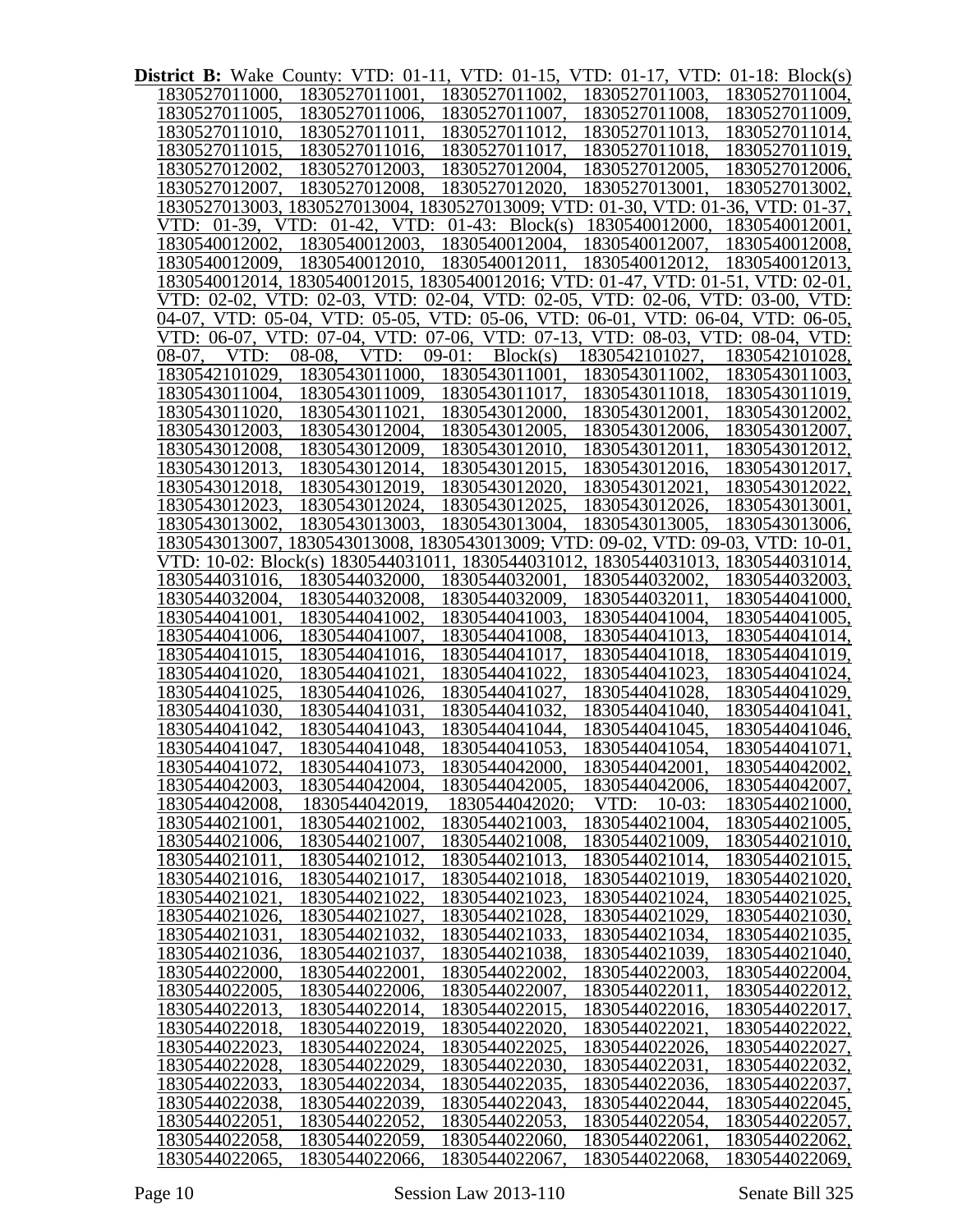| 1830544041009,    | 1830544041010.          | 1830544041011,                                                                 | 1830544041012,   | 1830544041033,               |
|-------------------|-------------------------|--------------------------------------------------------------------------------|------------------|------------------------------|
| 1830544041034,    | 1830544041035,          | 1830544041036.                                                                 | 1830544041037,   | 1830544041038,               |
| 1830544041039.    | 1830544041049.          | 1830544041050.                                                                 | 1830544041051.   | 1830544041052,               |
| 1830544041055.    | 1830544041056.          | 1830544041057.                                                                 | 1830544041058,   | 1830544041059,               |
| 1830544041060.    | 1830544041061           | 1830544041062.                                                                 | 1830544041063.   | 1830544041064,               |
| 1830544041065     | 1830544041066.          | 1830544041067.                                                                 | 1830544041068.   | 1830544041069,               |
| 1830544041070     | 1830544043083.          | 1830544043084,                                                                 | 1830544043085.   | 1830544043086,               |
| 1830544043088.    | 1830544043089;          | VTD:<br>$10-04:$                                                               | 1830541091000.   | 1830541091012,               |
| 1830541091013.    | 1830541091014,          | 1830541091015.                                                                 | 1830541091016.   | 1830541091017,               |
| 1830541091018.    | 1830541091019.          | 1830541091020.                                                                 | 1830541091021.   | 1830541091022,               |
| 1830541091023.    | 1830541091024,          | 1830541091025.                                                                 | 1830541091026,   | 1830541091027,               |
| 1830541091028.    | 1830544022040,          | 1830544022041.                                                                 | 1830544022042,   | 1830544022046,               |
| 1830544022047,    | 1830544022048,          | 1830544022049,                                                                 | 1830544022050,   | 1830544022055,               |
| 1830544022056,    | 1830544022063,          | 1830544022064,                                                                 | 1830544023008,   | 1830544023030,               |
| 1830544023031,    | 1830544023033,          | 1830544023034.                                                                 | 1830544023037,   | 1830544023038,               |
| 1830544023039,    | 1830544023040,          | 1830544023045, 1830544023046; VTD: 12-01, VTD:                                 |                  |                              |
|                   |                         | 12-02, VTD: 12-04, VTD: 12-05, VTD: 12-06, VTD: 12-07, VTD: 12-08, VTD: 12-09, |                  |                              |
| $13-02$ .<br>VTD: | VTD:<br>13-05: Block(s) | 1830540171015,                                                                 | 1830540171016.   | 1830540171017,               |
| 1830540171018.    | 1830540171020.          | 1830540171051,                                                                 | 1830540171057,   | 1830540171058;               |
|                   |                         | VTD: 13-06, VTD: 13-10, VTD: 13-11, VTD: 14-01.                                |                  | VTD: 14-02, VTD: 15-01, VTD: |
|                   |                         | 15-02, VTD: 15-03, VTD: 15-04, VTD: 16-01: Block(s) 1830528071000.             |                  | 1830528071001.               |
| 1830528071002,    | 1830528071003,          | 1830528071009.                                                                 | 1830528071010.   | 1830528071011.               |
| 1830528071012,    | 1830528071013,          | 1830528071014,                                                                 | 1830528071015.   | 1830528071016,               |
| 1830528071017,    | 1830528071018,          | 1830528071019,                                                                 | 1830528071020,   | 1830528071021.               |
| 1830528071022,    | 1830528071023,          | 1830528071024,                                                                 | 1830528071025,   | 1830528071026,               |
| 1830528071027,    | 1830528071028.          | 1830528071029.                                                                 | 1830528072087.   | 1830528072088,               |
| 1830528072089.    | 1830528072090.          | 1830528072091                                                                  | 1830528072092.   | 1830528084000.               |
| 1830528084001     | 1830528084002.          | 1830528084003.                                                                 | 1830528084004,   | 1830528084005,               |
| 1830528084006.    | 1830528084007.          | 1830528084008.                                                                 | 1830528084009.   | 1830528084010,               |
| 1830528084011     | 1830528084012.          | 1830528084013.                                                                 | 1830528084014,   | 1830528084015,               |
| 1830528084016.    | 1830528084017.          | 1830528084018.                                                                 | 1830528084019.   | 1830528084020,               |
| 1830528084021     | 1830528084022.          | 1830528084023.                                                                 | 1830528084024.   | 1830528084044,               |
| 1830528092000     | 1830528092001           | 1830528092002.                                                                 | 1830528092003.   | 1830528092004,               |
| 1830528092005.    | 1830528092006.          | 1830528092007.                                                                 | 1830528092008.   | 1830528092009,               |
| 1830528092010.    | 1830528092011.          | 1830528092012,                                                                 | 1830528092013.   | 1830528092014,               |
| 1830528092015.    | 1830528092016,          | 1830528092017,                                                                 | 1830528092018.   | 1830528092019,               |
| 1830528092020.    | 1830528092021.          | 1830528092022.                                                                 | 1830528092023    | 1830528092024,               |
| 1830528092025,    | 1830528092026,          | 1830528092027,                                                                 | 1830528092028,   | 1830528092029,               |
| 1830528092030,    | 1830528092031.          | 1830528092032.                                                                 | 1830528092033,   | 1830528092034,               |
| 1830528092035,    | 1830528092036,          | 1830528092037,                                                                 | 1830528092038,   | 1830528092039,               |
| 1830528092040,    | 1830528092041           | 1830528092042,                                                                 | 1830528092043,   | 1830528092044,               |
| 1830528092045,    | 1830528092046;          | VTD:<br>$16-03:$                                                               | 1830528021020.   | 1830528022000,               |
| 1830528023000.    | 1830528023001           | 1830528023002                                                                  | 1830528023003.   | 1830528023004,               |
| 1830528023005,    | 1830528023022.          | 1830528023023.                                                                 | 1830528023024,   | 1830528023027,               |
| 1830528023028,    | 1830528023029,          | 1830528024000.                                                                 | 1830528024001    | 1830528024002,               |
| 1830528024003,    | 1830528024004,          | 1830528024005.                                                                 | 1830528024006,   | 1830528024020,               |
| 1830545002074,    | 1830545002091           | 1830545002092;                                                                 | VTD:<br>$16-04:$ | 1830528081017,               |
| 1830528081018,    | 1830528081019.          | 1830528081020.                                                                 | 1830528081021    | 1830528081022,               |
| 1830528081026,    | 1830528081027.          | 1830528083002.                                                                 | 1830528083003,   | 1830528083004,               |
| 1830528083005,    | 1830528083006,          | 1830528083011                                                                  | 1830528083012.   | 1830528083013,               |
| 1830528083014,    | 1830528083015,          | 1830528083016,                                                                 | 1830528083017,   | 1830528083018,               |
| 1830528083020.    | 1830528083021           | 1830528083024,                                                                 | 1830528083028,   | 1830528083029,               |
| 1830528083033,    | 1830528083034,          | 1830528083035,                                                                 | 1830528083036.   | 1830528083037,               |
| 1830528083038,    | 1830528083039.          | 1830528083040.                                                                 | 1830528083041    | 1830528083044,               |
| 1830528083045,    | 1830528083046,          | 1830528083047,                                                                 | 1830528083048.   | 1830528083049,               |
| 1830528084054;    | $16-05:$<br>VTD:        | 1830528021004,                                                                 | 1830528021005,   | 1830528021006,               |
| 1830528021007,    | 1830528021008,          | 1830528021009,                                                                 | 1830528021010.   | 1830528021011,               |
| 1830528021012,    | 1830528021013,          | 1830528021014,                                                                 | 1830528021015,   | 1830528021016,               |
| 1830528021017     | 1830528021018,          | 1830528021019,                                                                 | 1830528021021    | 1830528021022,               |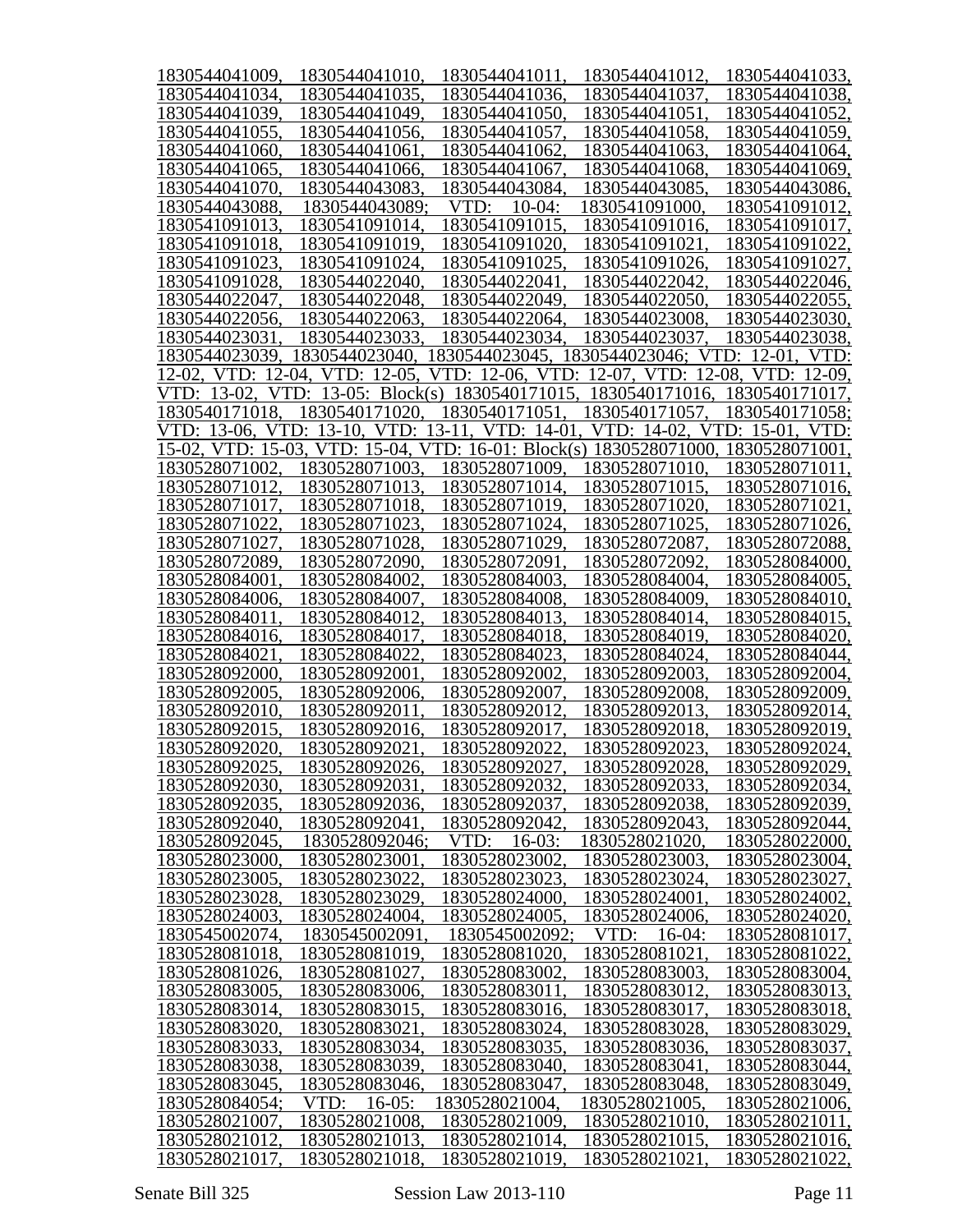| 1830528021023.      | 1830528021024,                   | 1830528021025,   | 1830528021026,   | 1830528021027, |
|---------------------|----------------------------------|------------------|------------------|----------------|
| 1830528021028,      | 1830528021029.                   | 1830528021030.   | 1830528021031    | 1830528021032, |
| 1830528023006.      | 1830528023007.                   | 1830528023008.   | 1830528023009.   | 1830528023010, |
| 1830528023011       | 1830528023012.                   | 1830528023013,   | 1830528023014,   | 1830528023015, |
| 1830528023016.      | 1830528023017                    | 1830528023018.   | 1830528023019    | 1830528023020, |
| 1830528023021       | 1830528023025                    | 1830528023026.   | 1830528024007    | 1830528024008, |
| 1830528024009.      | 1830528024010.                   | 1830528024011    | 1830528024012.   | 1830528024013, |
| 1830528024014,      | 1830528024015.                   | 1830528024016,   | 1830528024017.   | 1830528024018, |
| 1830528024019.      | 1830528024021                    | 1830530093000.   | 1830530093001    | 1830530093002. |
| 1830530093003.      | 1830530093004.                   | 1830530093005.   | 1830530093006.   | 1830530093007, |
| 1830530093008,      | 1830530093009.                   | 1830530093010.   | 1830530093011    | 1830530093012, |
|                     |                                  |                  |                  |                |
| 1830530093013,      | 1830530093014,                   | 1830530093015.   | 1830530093016.   | 1830530093017, |
| 1830530093018.      | 1830530093019.                   | 1830530093020.   | 1830530093021    | 1830545002078, |
| 1830545002079:      | VTD:<br>$16-06:$                 | 1830528014000.   | 1830528014001    | 1830528014002, |
| 1830528014003.      | 1830528014004,                   | 1830528014005.   | 1830528014006.   | 1830528014007, |
| 1830528014008,      | 1830528014009.                   | 1830528014010.   | 1830528014011    | 1830528014012, |
| 1830528014013,      | 1830528014014,                   | 1830528014015,   | 1830528014016.   | 1830528015004, |
| 1830528081002.      | 1830528081003.                   | 1830528081005,   | 1830528081006.   | 1830528081007, |
| 1830528081008,      | 1830528081009.                   | 1830528081010.   | 1830528081011    | 1830528081012, |
| 1830528081013.      | 1830528081014.                   | 1830528081015.   | 1830528081016.   | 1830528081025; |
| VTD: 16-07.<br>VTD: | 16-08: Block $(s)$               | 1830528064039.   | 1830528064040    | 1830528064041, |
| 1830528064042       | 1830528064043                    | 1830528064044.   | 1830528071004.   | 1830528072093, |
| 1830528072094;      | VTD:<br>$16-09:$                 | 1830528082000.   | 1830528082019.   | 1830528082020, |
| 1830528082021       | 1830528082031                    | 1830528082032.   | 1830528082033,   | 1830528082035, |
| 1830528082041       | 1830528082042.                   | 1830528082043,   | 1830528082044,   | 1830528082045, |
| 1830528082046.      | 1830528082047.                   | 1830528082048,   | 1830528082049.   | 1830528082050, |
| 1830528082051       | 1830528082052.                   | 1830528082053,   | 1830528082054,   | 1830528082055, |
| 1830528082056.      | 1830528082057.                   | 1830528082058,   | 1830528082059.   | 1830528084025, |
| 1830528084026.      | 1830528084027.                   | 1830528084028,   | 1830528084029.   | 1830528084030, |
| 1830528084031       | 1830528084032.                   | 1830528084033,   | 1830528084034,   | 1830528084035, |
| 1830528084036.      | 1830528084037.                   | 1830528084038,   | 1830528084039.   | 1830528084040, |
| 1830528084041       | 1830528084042                    | 1830528084043.   | 1830528084045.   | 1830528084046, |
| 1830528084047       | 1830528084048.                   | 1830528084049.   | 1830528084050.   | 1830528084051, |
| 1830528084052.      | 1830528084053.                   | 1830528084055,   | 1830528084056.   | 1830528091000, |
| 1830528091001       | 1830528091002.                   | 1830528091003,   | 1830528091004,   | 1830528091005, |
| 1830528091006.      |                                  |                  |                  |                |
|                     | 1830528091007.                   | 1830528091008;   | VTD:<br>$17-02:$ | 1830541082003, |
| 1830541083044.      | 1830541083048.                   | 1830541083049.   | 1830541083050.   | 1830541154003, |
| 1830541154004,      | 1830541154005,                   | 1830541154006,   | 1830541154007,   | 1830541154008, |
| 1830541154010.      | 1830541154016.                   | 1830541154019;   | VTD:<br>$17-03:$ | 1830541053000, |
| 1830541053001.      | 1830541053003,                   | 1830541053004,   | 1830541055000.   | 1830541055001, |
| 1830541055002,      | 1830541055003,                   | 1830541055004,   | 1830541055005,   | 1830541055006, |
| 1830541055007,      | 1830541055008,                   | 1830541055009,   | 1830541055010.   | 1830541055011, |
| 1830541055012.      | 1830541055013:                   | VTD:<br>$17-04:$ | 1830541102041    | 1830541102042, |
| 1830541102043,      | 1830541102044,                   | 1830541102045.   | 1830541102046.   | 1830541102047, |
| 1830541102048,      | 1830541102049,                   | 1830541102052,   | 1830541102053,   | 1830541103039, |
| 1830541103040,      | 1830541103041.                   | 1830541103042.   | 1830541111004,   | 1830541111005, |
| 1830541111006,      | 1830541111007,                   | 1830541111008,   | 1830541111009.   | 1830541111010, |
| 1830541111012.      | 1830541111013.                   | 1830541111015,   | 1830541111016.   | 1830541111017, |
| 1830541111018,      | 1830541111019,                   | 1830541131000.   | 1830541131001    | 1830541131002, |
| 1830541131003,      | 1830541131004,                   | 1830541131005,   | 1830541131006,   | 1830541131007; |
|                     | VTD: 17-06, VTD: 17-08: Block(s) | 1830541142011    | 1830541153011    | 1830541153012; |
| VTD:<br>VTD: 18-02, | 18-04: $Block(s)$                | 1830530071000.   | 1830530071007.   | 1830530071008, |
| 1830530071009.      | 1830530071010.                   | 1830530072000.   | 1830530072001    | 1830530072002, |
| 1830530072003,      | 1830530072004,                   | 1830530072005.   | 1830530072006,   | 1830530072007, |
| 1830530072008,      | 1830530082013,                   | 1830530082014,   | 1830530083000.   | 1830530083001, |
| 1830530083002,      | 1830530083003,                   | 1830530083004.   | 1830530083005.   | 1830530083006, |
| 1830530083007,      | 1830530083008,                   | 1830530091020.   | 1830530091021    | 1830530091022, |
| 1830530091023,      | 1830530091024,                   | 1830530091025,   | 1830530091026,   | 1830530091027, |
| 1830530091028.      | 1830530091029,                   | 1830530094000.   | 1830530094001    | 1830530094002, |
|                     |                                  |                  |                  |                |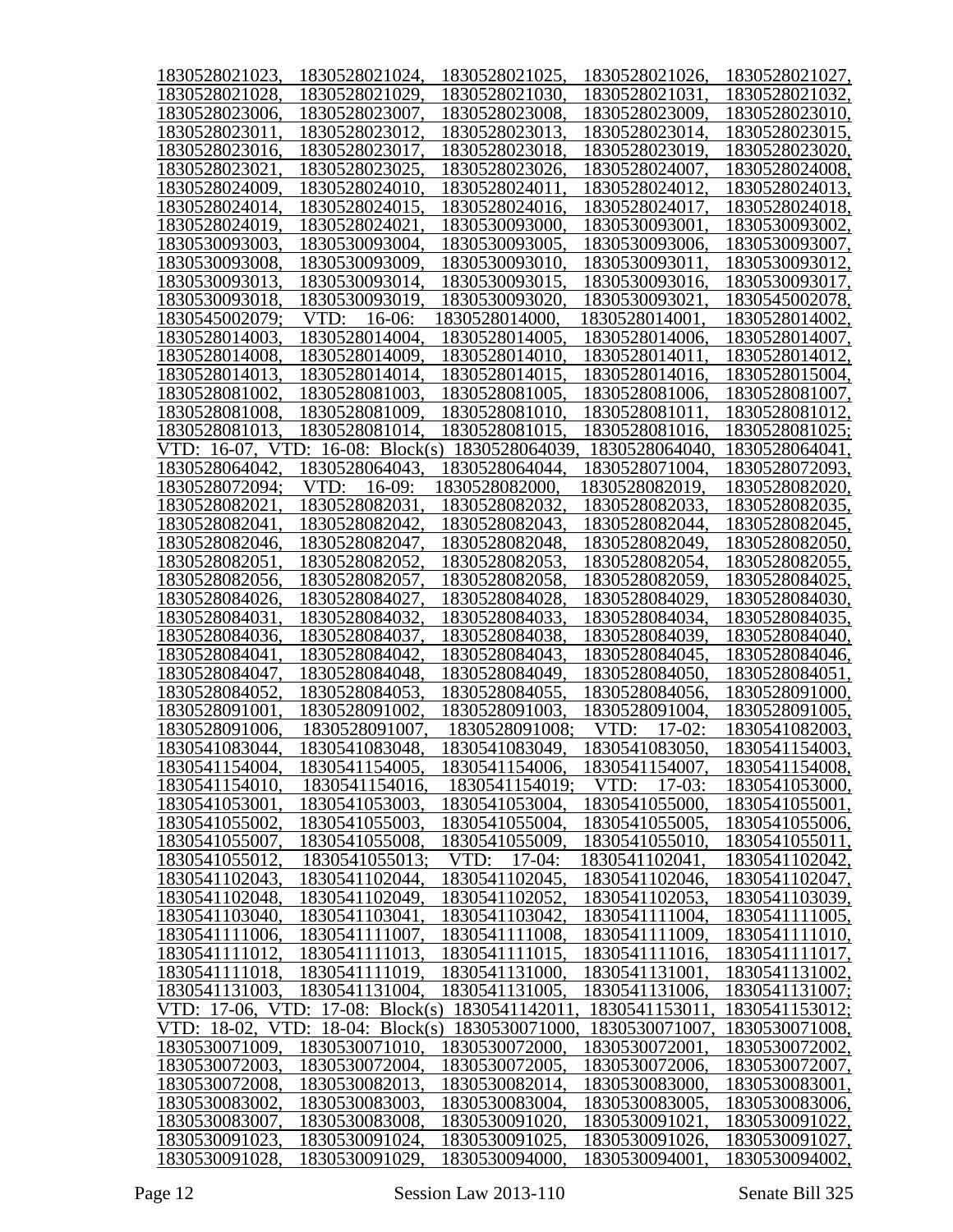|                    |                  | 1830530094003, 1830530094004, 1830530094005, 1830530094010; VTD: 18-05, VTD: |                |                              |
|--------------------|------------------|------------------------------------------------------------------------------|----------------|------------------------------|
| 18-07.<br>VTD:     | $19-03.$<br>VTD: | $19-04:$<br>Block(s)                                                         | 1830542091000. | 1830542091001.               |
| 1830542091002      | 1830542091003    | 1830542091004.                                                               | 1830542091005  | 1830542091006,               |
| 1830542091007.     | 1830542091008    | 1830542091009.                                                               | 1830542091010. | 1830542091011,               |
| 1830542091012      | 1830542091013    | 1830542091014.                                                               | 1830542091015  | 1830542091016,               |
| 1830542091017      | 1830542091018    | 1830542091019                                                                | 1830542091020  | 1830542091021,               |
| 1830542091022      | 1830542091023    | 1830542091024                                                                | 1830542091025  | 1830542091026,               |
| 1830542091027,     | 1830542091028.   | 1830542091029.                                                               | 1830542091030. | 1830542091031,               |
| 1830542091032.     | 1830542091033.   | 1830542091034.                                                               | 1830542091035. | 1830542091036,               |
| 1830542091037,     | 1830542091040.   | 1830542091041                                                                | 1830542091042. | 1830542091043,               |
| 1830542091044.     | 1830542091045,   | 1830542091046.                                                               | 1830542091047, | 1830542091048,               |
| 1830542091049.     | 1830542091050.   | 1830542091051                                                                | 1830542091052, | 1830542091053,               |
| 1830542091054.     | 1830542091055.   | 1830542091057.                                                               | 1830542091061  | 1830542091082,               |
| 1830542091083.     | 1830542091087.   | 1830542091088.                                                               | 1830542092000. | 1830542092001,               |
| 1830542092002.     | 1830542092003    | 1830542092004                                                                | 1830542092006. | 1830542092007,               |
| 1830542092008      | 1830542092009    | 1830542092010.                                                               | 1830542092011  | 1830542092012,               |
| 1830542092013.     | 1830542092014.   | 1830542092015.                                                               | 1830542092016. | 1830542092017,               |
| 1830542092018.     | 1830542092019,   | 1830542092020.                                                               | 1830542092021  | 1830542092022,               |
| 1830542092023,     | 1830542092024,   | 1830542092025,                                                               | 1830542092026, | 1830542092027,               |
| 1830542092028.     | 1830542092029,   | 1830542092030.                                                               | 1830542092031  | 1830542092032,               |
| 1830542092033,     | 1830542092034,   | 1830542092035.                                                               | 1830542092036, | 1830542092037,               |
| 1830542092038,     | 1830542092039,   | 1830542092040,                                                               | 1830542092041. | 1830542092042,               |
| 1830542092043.     | 1830542092044.   | 1830542092045.                                                               | 1830542103030. | 1830542103031,               |
| 1830542103032.     | 1830542103033.   | 1830542103034.                                                               | 1830542103035. | 1830542103036,               |
| 1830542103037.     | 1830542103038    | 1830542103040                                                                | 1830542103041  | 1830542103042,               |
| 1830542103043      | 1830542103044;   | VTD: 19-05, VTD:                                                             | 19-06, VTD:    | 19-07, VTD: 19-09,           |
| VTD: 19-10.        | VTD: 19-11       | $19-12.$<br>VTD:<br>VTD:                                                     | 19-16.<br>VTD: | 19-17: $Block(s)$            |
| 1830541101002      | 1830541101003    | 1830541101004                                                                | 1830541101005. | 1830541101006,               |
| 1830541101007.     | 1830541101008    | 1830541101009                                                                | 1830541101012  | 1830541102000.               |
| 1830541102001      | 1830541102002    | 1830541102003.                                                               | 1830541102004. | 1830541102005,               |
| 1830541102006.     | 1830541102007.   | 1830541102008.                                                               | 1830541102010. | 1830541102011,               |
| 1830541102012.     | 1830541102013.   | 1830541102016.                                                               | 1830541102017. | 1830541102018,               |
| 1830541102019,     | 1830541102020,   | 1830541102021.                                                               | 1830541102022, | 1830541102023,               |
| 1830541102024.     | 1830541102025.   | 1830541102026.                                                               | 1830541102027, | 1830541102028,               |
| 1830541102029.     | 1830541102030.   | 1830541102031                                                                | 1830541102032. | 1830541102033,               |
| 1830541102034,     | 1830541102035,   | 1830541102036.                                                               | 1830541102037. | 1830541102038,               |
| 1830541102039.     | 1830541102040    | 1830541102050                                                                | 1830541102051  | 1830541102054;               |
|                    |                  | VTD: 20-02, VTD: 20-03, VTD: 20-04, VTD: 20-08,                              |                | VTD: 20-09, VTD: 20-10, VTD: |
| 20-11, VTD: 20-12. |                  |                                                                              |                |                              |

(b) The names and boundaries of voting tabulation districts, tracts, block groups, and blocks specified in this section are as shown on the 2010 Census Redistricting TIGER/Line Shapefiles. If any voting tabulation district boundary is changed, that change shall not change the boundary of a district, which shall remain the same as it is depicted by the 2010 Census Redistricting TIGER/Line Shapefiles.

(c) Thereafter, beginning in 2021, district boundaries may be changed by the Wake County Board of Education in accordance with G.S. 115C-37(i) to account for population imbalances after each federal census, but such revision shall not impair the ability of any persons to finish the term for which they are elected or affect the appointment of any person to fill a vacancy in such position for the remainder of that term."

**SECTION 6.** Effective January 1, 2016, Section 8 of Chapter 717, Session Laws of 1975, as amended by Section 4 of Chapter 321 of the 1977 Session Laws, is repealed.